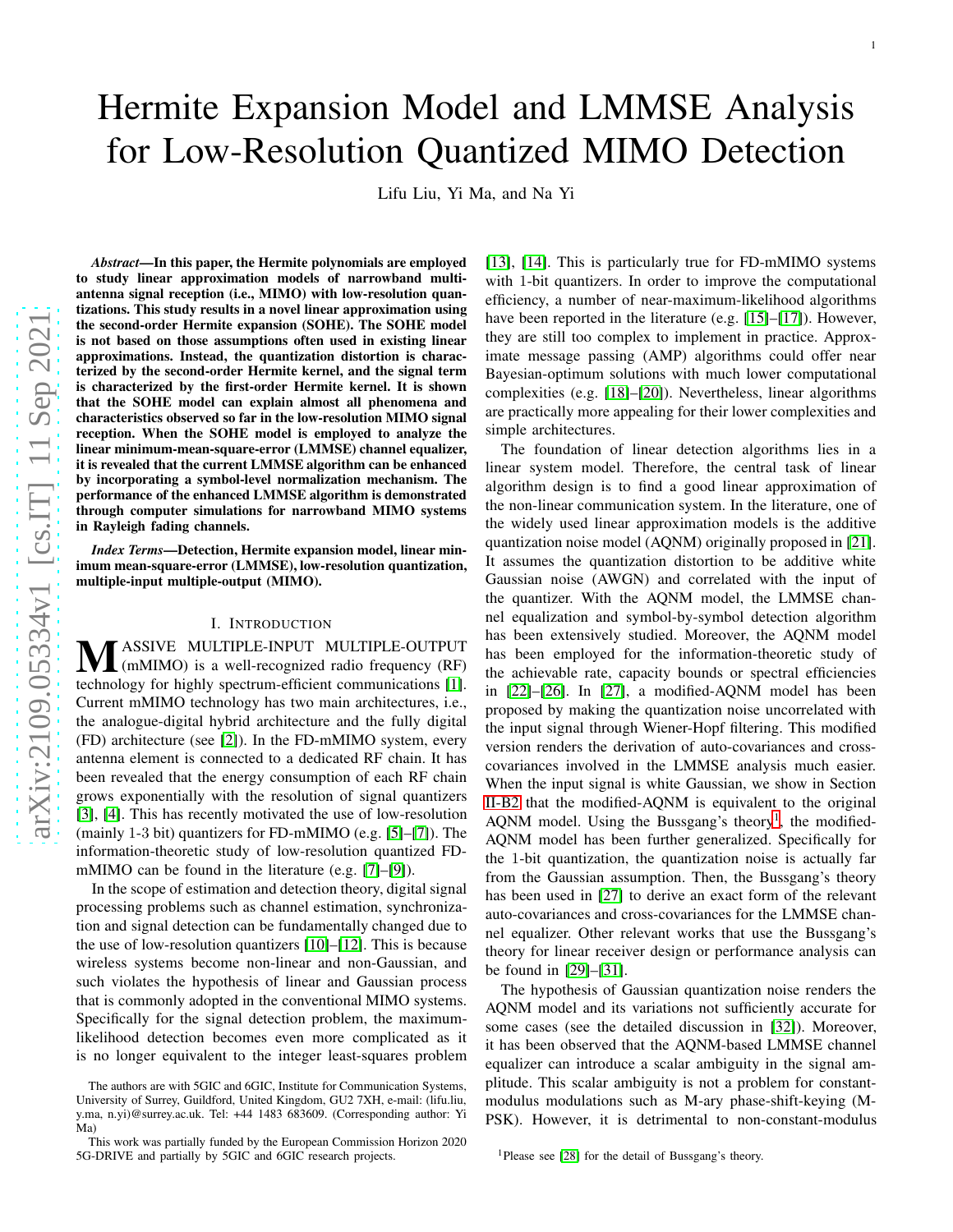modulations such as M-ary quadrature-amplitude-modulation (M-QAM), and thus it must be appropriately handled for instance through the energy normalization [\[15\]](#page-14-10), [\[29\]](#page-14-18), [\[33\]](#page-14-22). After all, the major concern is that the inaccuracy of the AQNM models could disadvantage the receiver optimization as far as non-constant-modulus modulations are concerned [\[34\]](#page-14-23), [\[35\]](#page-14-24). Arguably, the generalized-AQNM model does take into account the scaling ambiguities. However, we find the current studies rather intuitive, and that a more rigorous analytical study is needed to develop a deeper understanding of the quantization distortion as well as its impact on the LMMSE channel equalizer. This forms the major motivation of our work.

The major contribution of our work lies in the employment of Hermite polynomials to develop the aforementioned deeper understanding. This study results in a novel linear approximation model using the second-order Hermite expansion (SOHE). In brief, the SOHE model can be described by the following vector form (see the detail in Section [III\)](#page-3-0)

$$
\mathbf{y} = \mathcal{Q}_b(\mathbf{r}) \approx \lambda_b \mathbf{r} + \mathbf{q}_b, \tag{1}
$$

where  $\mathcal{Q}_b(\cdot)$  is the *b*-bit uniform quantizer introduced in [\[36\]](#page-14-25),  $\mathbf{r}, \mathbf{y} \in \mathbb{C}^{K \times 1}$  are the input and output of the quantizer, respectively,  $\lambda_b$  is the coefficient of the first-order Hermite kernel which is a function of the resolution of the quantizer (b), and  $\mathbf{q}_b \in \mathbb{C}^{K \times 1}$  is the quantization distortion with its characteristics related to the resolution of the quantizer  $(K:$ the size of relevant vectors). The SOHE model differs from the existing AQNM models mainly in two folds:

*1*) The Hermite coefficient  $(\lambda_b)$  in the SOHE model describes how the signal energy changes with respect to the resolution of the quantizer. The relationship between  $\lambda_b$  and the resolution  $b$  is mathematically formulated, based on which the characteristics of  $\lambda_b$  are exhibited through our analytical work.

2) The quantization distortion  $(q_b)$  is modeled as the secondorder Hermite polynomial of the input signal (r). There is no imposed assumption for the quantization distortion to be white Gaussian as well as their correlation behavior with the input signal. It will be shown in Section [III,](#page-3-0) through mathematical analysis, that the cross-correlation between  $q<sub>b</sub>$  and the input r depends on the stochastic behavior of the input signal. When the input is an independent white Gaussian process, the quantization distortion can be considered to be uncorrelated with the input signal.

With the above distinctive features, we find that the SOHE model can be used to explain almost all interesting phenomena observed so far in the research of low-resolution quantized MIMO signal detection. When using the SOHE model for the LMMSE analysis, our analytical work shows that the current LMMSE algorithm should be enhanced by incorporating a symbol-level normalization mechanism, and thereby resulting in an enhanced-LMMSE (e-LMMSE) channel equalizer. The performance gain of e-LMMSE is demonstrated through extensive computer simulations in Rayleigh fading channels.

In addition, as response to the reviewers' comments, we enrich our technical contribution with the SOHE-based LMMSE

channel estimation approach. It is found that the SOHE-LMMSE channel estimator can offer comparable sum spectral efficiency (SE) with the state-of-the-art (SOTA) because the performance is limited by the channel estimation error.

The rest of this paper is organized as follows. Section II presents the system model, preliminaries and problem statement. Section III presents the Hermite expansion model. Section IV presents the LMMSE analysis. Section V presents the simulation results, and finally Section VI draws the conclusion.

*Notations:* Regular letter, lower-case bold letter, and capital bold letter represent scalar, vector, and matrix, respectively.  $\Re(\cdot)$  and  $\Im(\cdot)$  represent the real and imaginary parts of a complex number, respectively. The notations  $[\cdot]^T$ ,  $[\cdot]^H$ ,  $[\cdot]^*$ ,  $[\cdot]^{-1}$ ,  $\|\cdot\|$ , trace $(\cdot)$  and  $\mathbb{D}(\cdot)$  represent the transpose, Hermitian, conjugate, inverse, Euclidean norm, trace and a matrix formed by the diagonal of a matrix (a vector or a scalar if appropriate), respectively.  $\mathbb{E}[\cdot]$  denotes the expectation, I denotes the identity matrix, and ⊗ denotes the Kronecker product.

# <span id="page-1-4"></span>II. SYSTEM MODEL, PRELIMINARIES AND PROBLEM STATEMENT

This section introduces the mathematical model of the uplink MIMO signal reception with low-resolution quantizers. This is then followed by a review of current linear approximation models as well as their related LMMSE channel equalizers. This review is important in the sense that it can help to understand the SOTA as well as their differences from the SOHE model. It is perhaps worth noting that we do not put an emphasis on the mMIMO system mainly to keep our work as generic as possible.

#### <span id="page-1-3"></span>*A. System Model*

Similar to many other works in the SOTA analysis (e.g. [\[22\]](#page-14-15), [\[24\]](#page-14-26)–[\[26\]](#page-14-16)), we also consider a narrowband FD-mMIMO network, where a set of single-antenna transmitters  $(N)$ simultaneously send their messages to a receiver having a large number of receive antennas  $(K)$ . Denote  $s_n$  to be the information-bearing symbol sent by the  $n<sup>th</sup>$  transmitter  $(n = 0, ..., N - 1)$ . It is commonly assumed that  $s_n$  is drawn from a finite alphabet-set with equal probability and fulfills:  $\mathbb{E}(s_n) = 0$ ,  $\mathbb{E}(s_n s_n^*) = 1$ ,  $\mathbb{E}(s_n s_m^*) = 0$ ,  $\forall n \neq m$ . With the ideal quantization, the received discrete-time signal at the baseband (r) is expressible as

<span id="page-1-0"></span>
$$
\mathbf{r} = \sum_{n=0}^{N-1} \mathbf{h}_n s_n + \mathbf{v},\tag{2}
$$

where  $\mathbf{h}_n \in \mathbb{C}^{K \times 1}$  is the channel vector corresponding to the  $n^{\text{th}}$  transmitter to the receiver link, and  $\mathbf{v} \in \mathbb{C}^{K \times 1}$  is the white Gaussian thermal noise with zero mean and auto-covariance  $N_0$ **I**. Define  $\mathbf{H} \triangleq [\mathbf{h}_0, ..., \mathbf{h}_{N-1}]$  and  $\mathbf{s} \triangleq [s_0, ..., s_{N-1}]^T$ . The linear model [\(2\)](#page-1-0) can be rewritten into the following matrix form

<span id="page-1-2"></span>
$$
\mathbf{r} = \mathbf{H}\mathbf{s} + \mathbf{v}.\tag{3}
$$

Feeding **r** into the b-bit low-resolution quantizer results in

<span id="page-1-1"></span>
$$
\mathbf{y} = \mathcal{Q}_b(\Re(\mathbf{r})) + j\mathcal{Q}_b(\Im(\mathbf{r})),\tag{4}
$$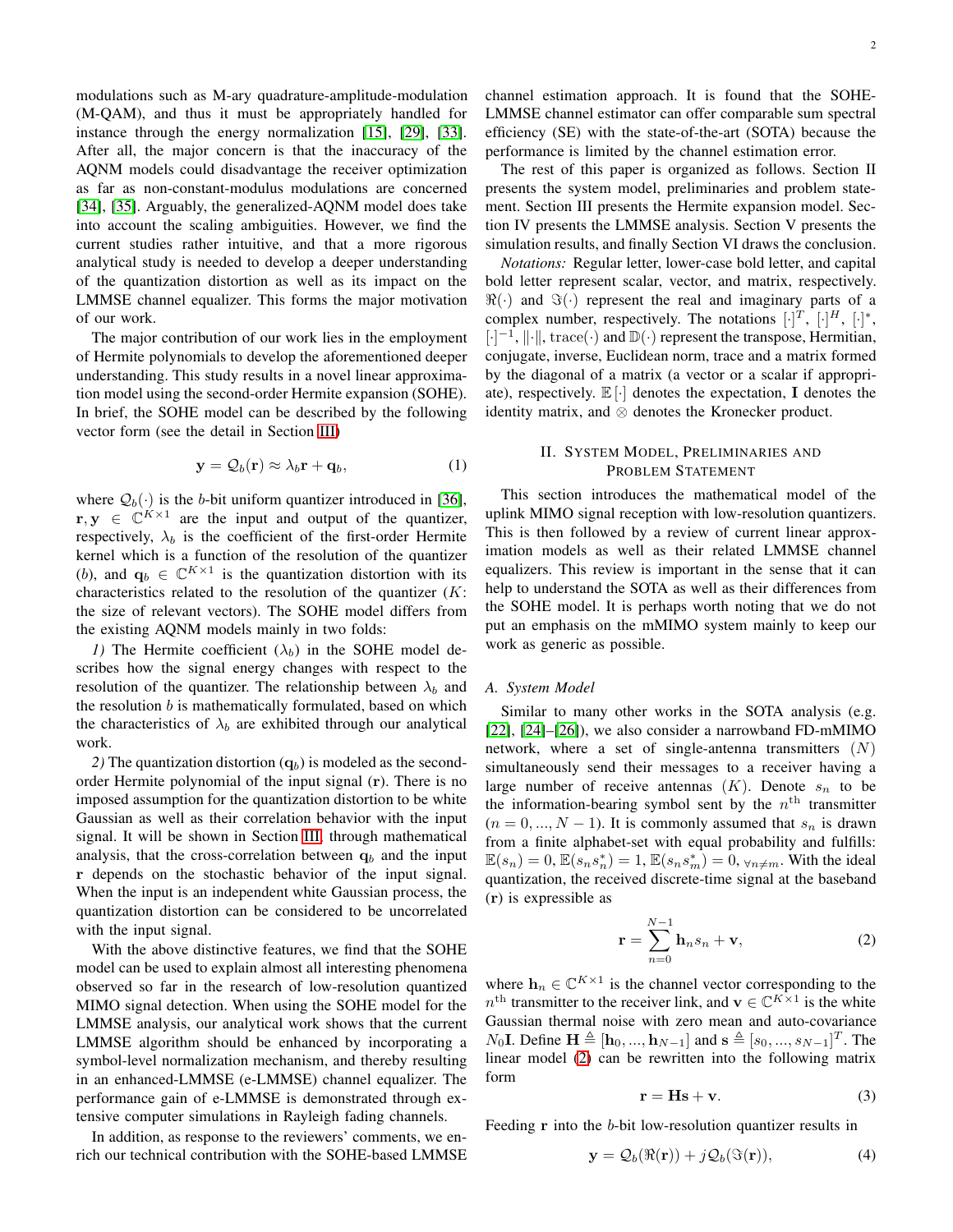where the quantization is individually performed in the real and imaginary domains.

To reconstruct the signal block s at the receiver (i.e., the signal detection), the channel knowledge H is usually assumed in the literature (e.g. [\[37\]](#page-14-27)–[\[40\]](#page-14-28)). There are also quite a few published works discussing about the channel estimation as well as the signal reconstruction based upon various channel knowledge imperfections (e.g. [\[15\]](#page-14-10), [\[18\]](#page-14-12), [\[35\]](#page-14-24), [\[41\]](#page-14-29), [\[42\]](#page-14-30)). Those are indeed very interesting research issues. However, in order to make our work well focused on the signal reconstruction, we assume the availability of H throughout the paper and describe the signal reconstruction procedure as the following input-output relationship

$$
\hat{\mathbf{s}} = g(\mathbf{y}, \mathbf{H}),\tag{5}
$$

where  $\hat{s}$  is the reconstructed version of s. In the following contents, our discussion will be focused on the linear approximation models and LMMSE analysis. Optimum and nearoptimum approaches are not relevant to our discussion and therefore skipped.

### <span id="page-2-12"></span>*B. Linear Approximation Models and LMMSE Analysis*

Our SOTA analysis shows that there are mainly three linear models to approximate the non-linear model [\(4\)](#page-1-1), and they can lead to different LMMSE formulas.

*1) The AQNM Model:* this model can be mathematically described by (see [\[5\]](#page-14-3), [\[21\]](#page-14-14))

<span id="page-2-2"></span>
$$
\mathbf{y} \approx \mathbf{z}_A \triangleq \mathbf{r} + \mathbf{q}_A. \tag{6}
$$

There are two assumptions for the AQNM model:

A1) The quantization distortion  $q_A$  is AWGN;

A2)  $q_A$  is correlated with the input signal r.

With this linear approximation model, the LMMSE channel equalizer  $(G^*)$  can be obtained by solving the following MMSE objective function

$$
\mathbf{G}^* = \underset{\mathbf{G}}{\arg\min} \ \mathbb{E} \|\mathbf{s} - \mathbf{G}\mathbf{y}\|^2, \tag{7}
$$

$$
\approx \underset{\mathbf{G}}{\arg\min} \ \mathbb{E} \|\mathbf{s} - \mathbf{Gz}_A\|^2. \tag{8}
$$

The solution to [\(8\)](#page-2-1) is provided in [\[21\]](#page-14-14), i.e.,

<span id="page-2-7"></span>
$$
\mathbf{G}^{\star} = \mathbf{H}^{H} (N_0 \mathbf{I} + \mathbf{H} \mathbf{H}^{H} + \text{nondiag} (\rho_b \mathbf{H} \mathbf{H}^{H}))^{-1}, \quad (9)
$$

where  $\rho_b$  is the distortion factor indicating the relative amount of quantization noise generated, and it is a function of  $b$ ; see the specific discussion in the relevant literature [\[7\]](#page-14-4), [\[8\]](#page-14-31), [\[43\]](#page-14-32).

<span id="page-2-0"></span>*2) The Modified-AQNM Model:* the mathematical form of this linear model is given by (see [\[27\]](#page-14-17)):

<span id="page-2-3"></span>
$$
\mathbf{y} \approx \mathbf{z}_B \triangleq \mathbf{C}_{yr} \mathbf{C}_{rr}^{-1} \mathbf{r} + \mathbf{q}_B, \tag{10}
$$

where  $C_{yr}$  is the cross-covariance matrix between y and r,  $C_{rr}$  is the auto-covariance matrix of r, and  $q_B$  is the quantization distortion. Different from the AQNM model in [\(6\)](#page-2-2), the assumption here is:

A3) the quantization distortion  $(q_B)$  is uncorrelated with the input signal r.

Moreover, the condition A1) is not always assumed.

Define  $\overline{\mathbf{H}} \triangleq \mathbf{C}_{yr} \mathbf{C}_{rr}^{-1} \mathbf{H}$  and  $\varepsilon \triangleq \mathbf{C}_{yr} \mathbf{C}_{rr}^{-1} \mathbf{v} + \mathbf{q}_B$ . The modified-AQNM model [\(10\)](#page-2-3) can be represented by the following canonical form

<span id="page-2-5"></span>
$$
\mathbf{z}_B = \overline{\mathbf{H}} \mathbf{s} + \boldsymbol{\varepsilon}.\tag{11}
$$

The auto-covariance matrix of  $\varepsilon$  is given by [\[27,](#page-14-17) (9)],

$$
\mathbf{C}_{\varepsilon\varepsilon} = \mathbf{C}_{yy} - \mathbf{C}_{yr} \mathbf{C}_{rr}^{-1} \mathbf{C}_{ry} + N_0 \mathbf{C}_{yr} \mathbf{C}_{rr}^{-1} \mathbf{C}_{rr}^{-1} \mathbf{C}_{ry}. \quad (12)
$$

This is however too complex for the LMMSE analysis.

Applying the assumption A1) onto the quantization distortion  $q_B$ , it has been shown that the following approximation of covariance matrices applies

<span id="page-2-4"></span>
$$
\mathbf{C}_{ry} \approx (1 - \rho_b) \mathbf{C}_{rr} \approx \mathbf{C}_{yr},\tag{13}
$$

<span id="page-2-10"></span>
$$
\mathbf{C}_{\varepsilon\varepsilon} \approx (1 - \rho_b)^2 N_0 \mathbf{I} + (1 - \rho_b) \rho_b \mathbb{D}(\mathbf{C}_{rr}). \tag{14}
$$

Applying [\(13\)](#page-2-4) into [\(11\)](#page-2-5) results in

$$
\mathbf{z}_B \approx (1 - \rho_b) \mathbf{Hs} + \varepsilon. \tag{15}
$$

Then, the LMMSE objective function reads as

<span id="page-2-6"></span>
$$
\mathbf{G}^{\star} = \underset{\mathbf{G}}{\arg\min} \ \mathbb{E} \|\mathbf{s} - \mathbf{Gz}_{B}\|^{2}.
$$
 (16)

Solving [\(16\)](#page-2-6) results in

<span id="page-2-8"></span>
$$
\mathbf{G}^{\star} = (1 - \rho_b)^{-1} \mathbf{H}^H \left( \mathbf{C}_{rr} + \frac{\rho_b}{1 - \rho_b} \mathbb{D}(\mathbf{C}_{rr}) \right)^{-1}, \qquad (17)
$$

where  $C_{rr} = HH^H + N_0I$ . This equation seems to be different from [\(9\)](#page-2-7). However, if we incorporate the term  $(1 - \rho_b)^{-1}$  into the auto-covariance term inside the bracket, [\(17\)](#page-2-8) immediately turns into [\(9\)](#page-2-7). Arguably, we can consider the linear approximations [\(6\)](#page-2-2) and [\(10\)](#page-2-3) to be equivalent when the assumption A1) is adopted.

<span id="page-2-14"></span>*3) The Generalized-AQNM Model:* the modified-AQNM model can be extended to the following generalized version (see [\[27\]](#page-14-17))

<span id="page-2-11"></span>
$$
\mathbf{z}_C = \mathbf{\Lambda}_b \mathbf{r} + \mathbf{q}_C, \tag{18}
$$

<span id="page-2-1"></span>where the quantization distortion  $q_C$  is assumed to be uncorrelated with r (i.e., the assumption A3), and  $\Lambda_b$  is a diagonal matrix with its characteristics related to the low-resolution quantizer.

Consider the quantizer  $y = Q_b(x)$ ,  $x \in (-\infty, \infty)$ , to be a stair function with its input range being divided into  $M = 2<sup>b</sup>$ sub-ranges <sup>[2](#page-2-9)</sup>. Define  $(\tau_m, \tau_{m+1})$  to be the  $m^{\text{th}}$  sub-range. The quantizer can be represented by

<span id="page-2-13"></span>
$$
Q_b(x) = x_m, \ x \in (\tau_m, \tau_{m+1}), \ \_{m=0,\dots,M-1}, \tag{19}
$$

where in general  $x_m$  can be an appropriately chosen value within the range of  $(\tau_m, \tau_{m+1})$  depending on the design

<span id="page-2-9"></span><sup>2</sup>The dynamic of sub-ranges is promised by the automatic gain control (AGC), which aims at keeping the amplitude of the output signal  $y$  substantially constant or to vary only within a small range [\[44\]](#page-14-33), [\[45\]](#page-14-34). In order to focus on the analysis of the low-resolution quantization process, the ideal AGC is assumed in this paper.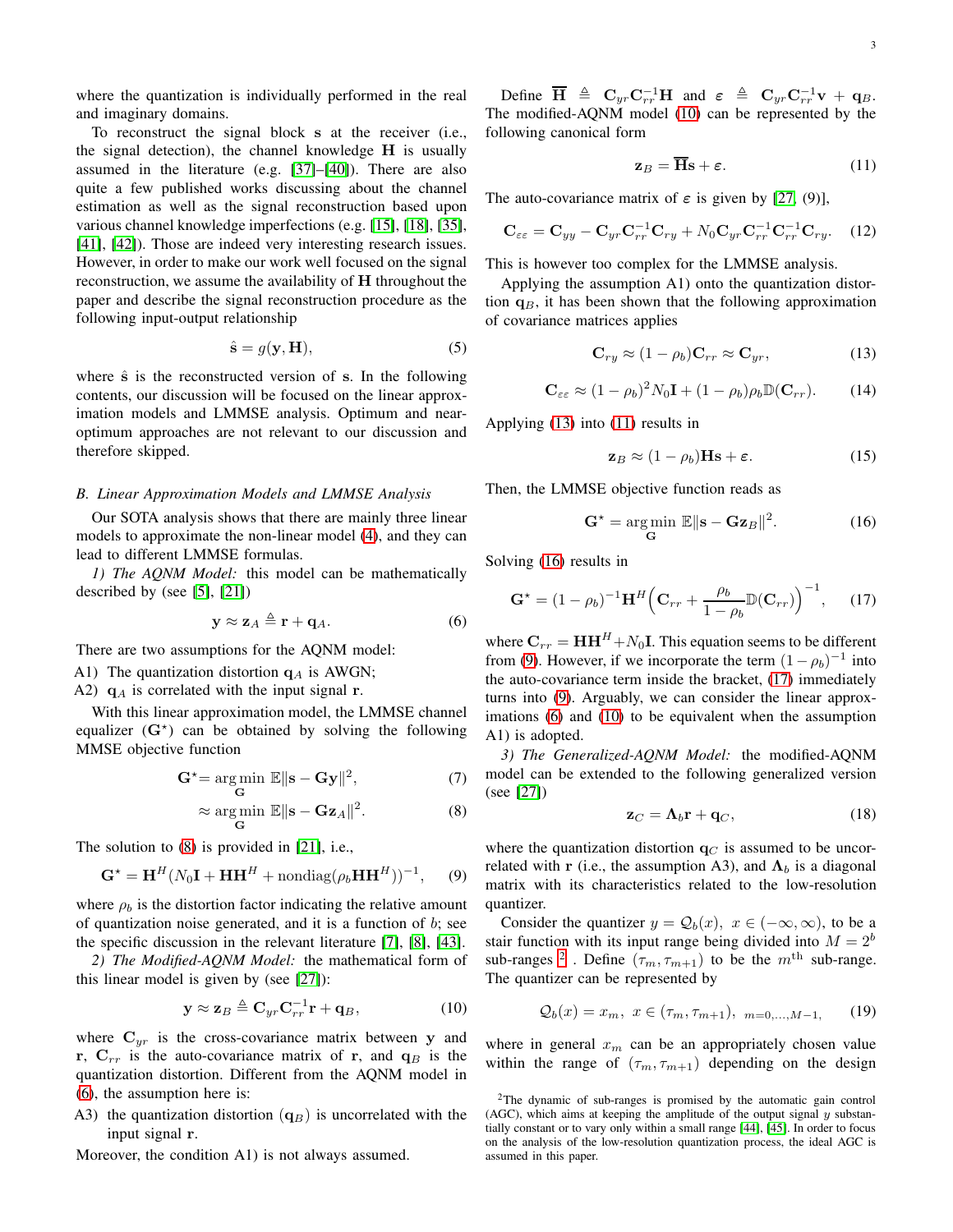specification [\[43\]](#page-14-32), [\[46\]](#page-14-35); and  $\tau_0 = -\infty$ ,  $\tau_M = \infty$ . Then, the diagonal matrix  $\Lambda_b$  is expressed by

$$
\Lambda_b = \mathbb{D}(\mathbf{C}_{rr})^{-\frac{1}{2}} \sum_{m=0}^{M-1} \frac{x_m}{\sqrt{\pi}} \Big( \exp(-\tau_m^2 \mathbb{D}(\mathbf{C}_{rr})^{-1}) - \exp(-\tau_{m+1}^2 \mathbb{D}(\mathbf{C}_{rr})^{-1}) \Big). \tag{20}
$$

Generally, the analysis of  $C_{\epsilon\epsilon}$  is highly complex, and it does not result in a closed-form solution. Specifically for the special case of symmetric 1-bit quantization, the assumption of Gaussian quantization noise is not suitable. Using the Bussgang's theorem, the approximations [\(13\)](#page-2-4)-[\(14\)](#page-2-10) can now be replaced by the exact forms (a slightly alternated version from [\[27\]](#page-14-17), [\[29\]](#page-14-18))

$$
\mathbf{C}_{yr} = \sqrt{\frac{2}{\pi}} \mathbb{D}(\mathbf{C}_{rr})^{-\frac{1}{2}} \mathbf{C}_{rr},\tag{21}
$$

$$
\mathbf{C}_{\varepsilon\varepsilon} = \frac{2}{\pi} \Big[ \arcsin \Big( \mathbb{D}(\mathbf{C}_{rr})^{-\frac{1}{2}} \mathbf{C}_{rr} \mathbb{D}(\mathbf{C}_{rr})^{-\frac{1}{2}} \Big) -
$$

$$
\mathbb{D}(\mathbf{C}_{rr})^{-\frac{1}{2}} \mathbf{C}_{rr} \mathbb{D}(\mathbf{C}_{rr})^{-\frac{1}{2}} + N_0 \mathbb{D}(\mathbf{C}_{rr})^{-1} \Big]. \tag{22}
$$

Applying the above results for the LMMSE analysis leads to

$$
\mathbf{z}_B = \sqrt{\frac{2}{\pi}} \mathbb{D}(\mathbf{C}_{rr})^{-\frac{1}{2}} \mathbf{H}\mathbf{s} + \varepsilon.
$$
 (23)

With [\(18\)](#page-2-11)-[\(20\)](#page-3-1), it is rather trivial to obtain the following form of LMMSE

<span id="page-3-2"></span>
$$
\mathbf{G}^{\star} = \sqrt{\frac{2}{\pi}} \mathbb{D}(\mathbf{C}_{rr})^{-\frac{1}{2}} \mathbf{H} \left( \mathbf{C}_{\varepsilon\varepsilon} + \frac{2}{\pi} \mathbb{D}(\mathbf{C}_{rr})^{-1} \mathbf{H} \mathbf{H}^H \right)^{-1}.
$$
 (24)

Here, we emphasize that [\(24\)](#page-3-2) holds only for the 1-bit quantizer.

### *C. Statement of The Research Problem*

Section [II-B](#page-2-12) shows already intensive research and appealing contributions on the linear approximation models as well as their relevant LMMSE analaysis. Nevertheless, there is still a need for a more extensive and rigorous study on this issue, which can make the linear approximation research more comprehensive and accurate. Moreover, a more comprehensive study could help to develop novel understanding of the behavior of LMMSE channel equalizer in the context of lowresolution MIMO signal reception. The following sections are therefore motivated.

## <span id="page-3-0"></span>III. HERMITE POLYNOMIAL EXPANSION FOR LINEAR APPROXIMATION

This section presents the Hermite polynomial expansion of the low-resolution quantization function as well as key characteristics of the SOHE model.

### *A. Hermite Polynomial Expansion and The SOHE Model*

We start from the Laplace's Hermite polynomial expansion (see the definition in [\[47,](#page-14-36) Chapter 22]) which is employed to represent the quantization function  $y = Q_b(x)$ ,  $x \in$   $(-\infty, \infty)$ . The Hermite transform of  $\mathcal{Q}_b(x)$  is given by (see [\[48\]](#page-14-37))

<span id="page-3-4"></span>
$$
\omega_l = \frac{1}{\sqrt{\pi}2^l l!} \int_{-\infty}^{\infty} \mathcal{Q}_b(x) \exp(-x^2) \beta_l(x) \mathrm{d}x, \qquad (25)
$$

<span id="page-3-1"></span>where  $\beta_l(x)$  is the Rodrigues' formula specified by

<span id="page-3-3"></span>
$$
\beta_l(x) = (-1)^l \exp(x^2) \left[ \frac{\partial^l}{\partial x^l} \exp(-x^2) \right].
$$
 (26)

With this result, the Hermite polynomial expansion of  $\mathcal{Q}_b(x)$ is given by

<span id="page-3-6"></span>
$$
\mathcal{Q}_b(x) = \lim_{L \to \infty} \sum_{l=1}^L \omega_l \beta_l(x). \tag{27}
$$

The expression of  $\omega_l$  can be simplified by plugging [\(26\)](#page-3-3) into [\(25\)](#page-3-4), i.e.,

<span id="page-3-5"></span>
$$
\omega_l = \frac{(-1)^l}{\sqrt{\pi} 2^l l!} \int_{-\infty}^{\infty} \mathcal{Q}_b(x) \left[ \frac{\partial^l}{\partial x^l} \exp(-x^2) \right] dx.
$$
 (28)

Applying [\(19\)](#page-2-13) into [\(28\)](#page-3-5) results in

<span id="page-3-9"></span>
$$
w_l = \frac{(-1)^l}{\sqrt{\pi}2^l l!} \sum_{m=0}^{M-1} x_m \int_{\tau_m}^{\tau_{m+1}} \left[ \frac{\partial^l}{\partial x^l} \exp(-x^2) \right] dx. \tag{29}
$$

The SOHE model is based on the second-order Hermite expansion as below (i.e.,  $L = 2$  in [\(27\)](#page-3-6))

$$
Q_b(x) = \sum_{l=1}^{2} w_l \beta_l(x) + O(w_3 \beta_3(x)),
$$
 (30)

$$
= \lambda_b x + q_b(x), \tag{31}
$$

where  $\lambda_b$  is the coefficient corresponding to the first-order Hermite kernel, and  $q_b$  is the second-order approximation of the quantization noise. Their mathematical forms are specified by

<span id="page-3-11"></span><span id="page-3-8"></span><span id="page-3-7"></span>
$$
\lambda_b = 2\omega_1,\tag{32}
$$

<span id="page-3-12"></span>
$$
q_b(x) = 4\omega_2 x^2 - 2\omega_2 + O(\omega_3 \beta_3(x)).
$$
 (33)

The derivation from [\(30\)](#page-3-7) to [\(31\)](#page-3-8) is by means of computing [\(26\)](#page-3-3) for  $l = 1, 2$ . The mathematical work is rather trivial and thus omitted.

*Remark 1:* The SOHE model in [\(31\)](#page-3-8) is certainly not accurate enough to capture the exact characteristics of the lowresolution quantizer. This is also true for all other existing linear approximation models. An accurate Hermite model often requires  $L = 100$  or more, and this is however too complex for an analytical study. Nevertheless, we will show that the SOHE model can already reflect key characteristics of the low-resolution quantizer.

## *B. The Scalar-SOHE Model and Characteristics*

The SOHE model is a linear approximation of the lowresolution quantizer, and thus it is not very different from other existing linear models if solely based on their mathematical forms. On the other hand, the key parameters of SOHE (i.e.,  $\lambda_b$  and  $q_b(x)$ ) show different characteristics from the others.

<span id="page-3-10"></span>*1)* Characteristics of the Hermite coefficient  $\lambda_b$  can be summarized by the following statement.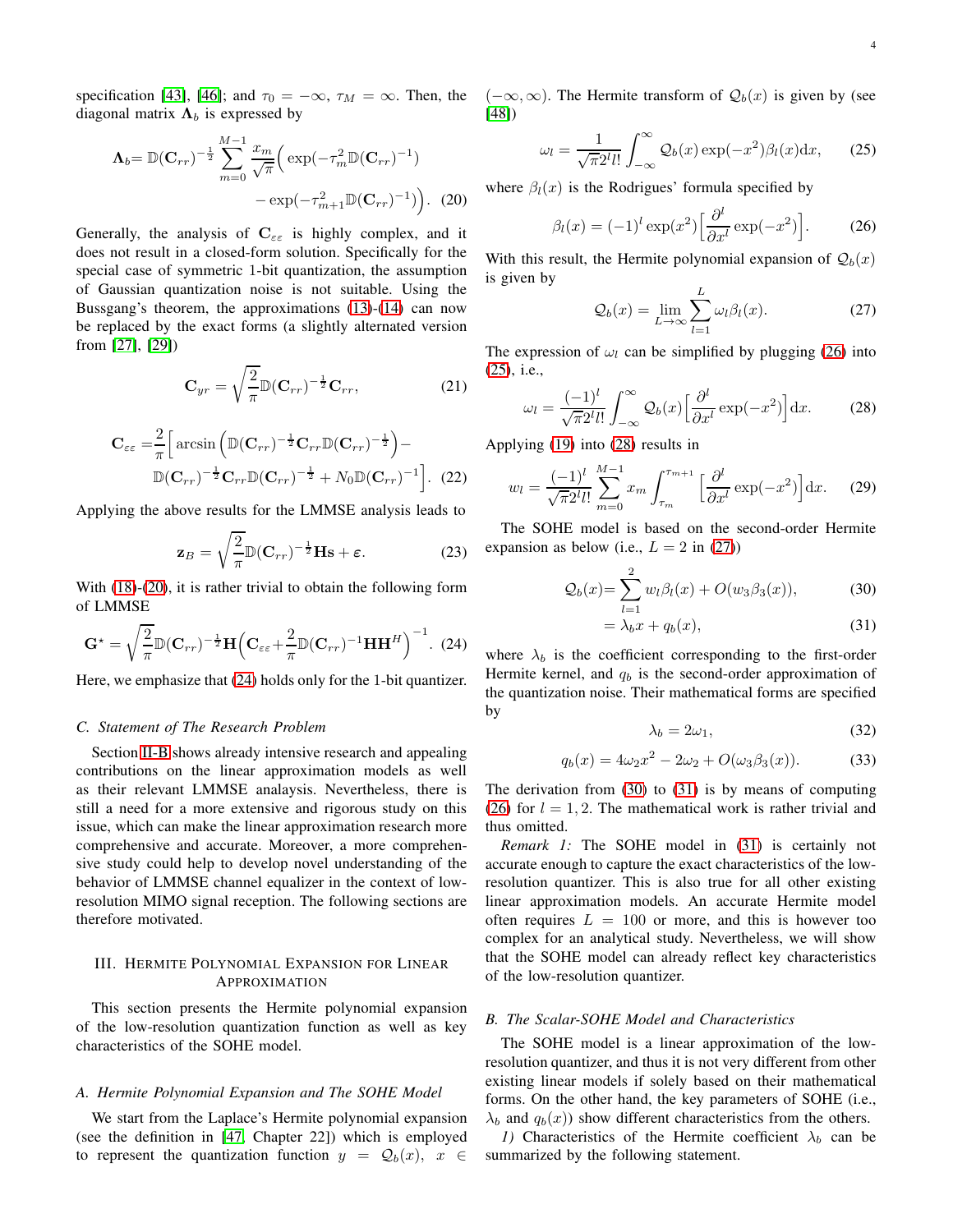*Theorem 1:* Consider the case of symmetric *b*-bit quantization with the following setup in [\(29\)](#page-3-9)

<span id="page-4-14"></span>
$$
x_m = \begin{cases} \tau_{m+1}, & \tau_{m+1} > 0 \\ \tau_m, & \tau_{m+1} < 0 \end{cases}
$$
 (34)

The Hermite coefficient  $\lambda_b$  has the following properties:

$$
\lambda_b \ge 1 \text{ and } \lim_{b \to \infty} \lambda_b = 1. \tag{35}
$$

*Proof:* See Appendix [A.](#page-11-0)

With the ideal AGC, we assume that the input and output signals can be optimally scaled to meet the quantization boundaries. *Theorem [1](#page-3-10)* provides two implications: *1)* lowresolution quantizers can introduce a scalar ambiguity  $\lambda_b$ , which often amplifies the input signal in the digital domain. The principle on how the signal is amplified is analytically explained in Appendix [A;](#page-11-0) *2)* In the SOHE model, the scalar ambiguity vanishes with the increase of resolution  $(b \text{ or } M)$ . This is in line with the phenomenon that can be observed in reality. In other words, the SOHE model as well as the proof in Appendix [A](#page-11-0) can well explain the phenomenon of scalar ambiguity occurred in our practice.

*2)* Unlike other linear approximation models, the SOHE model does not impose the assumptions A1) and A2) (see Section [II-B\)](#page-2-12) onto the quantization noise  $q_b$ . Instead,  $q_b$  is described as a function of the input signal  $x$ , with their statistical behaviors being analytical studied here.

*Theorem 2:* Suppose: C1) the input signal x follows  $\mathbb{E}(x) =$ 0. The cross-correlation between x and  $q_b$  depends on the third-order central moments of x. When the input signal  $(x)$ is AWGN, the quantization noise can be considered to be uncorrelated with the input signal. Moreover, for the case of  $b \to \infty$ , the following result holds

<span id="page-4-1"></span>
$$
\lim_{b \to \infty} q_b(x) = 0. \tag{36}
$$

*Proof:* See Appendix [B.](#page-12-0)

The implication of *Theorem [2](#page-4-0)* lies in two folds: *1)* the quantization noise cannot be easily assumed to be uncorrelated with the input signal. *Theorem [2](#page-4-0)* provides sufficient conditions for the hypothesis of uncorrelated quantization noise; *2)* due to the use of second-order expansion for quantization function, it is possible that the SOHE-based quantization noise cannot well represent the characteristics of ideal quantization like [\(36\)](#page-4-1). However, *Theorem [2](#page-4-0)* confirms that with the increasing of resolutions, the quantization noise which is a function of the input signal would approximate to zero.

*Remark 2:* It is worthwhile to note that, for complex-valued signals, the quantization process is applied individually in the real and imaginary domains. Therefore, *Theorems [1](#page-3-10)[-2](#page-4-0)* apply straightforwardly to the complex-valued input signal.

#### *C. The Vector-SOHE Model and Characteristics*

The vector representation of the SOHE model has no fundamental difference from the scalar-SOHE model presented in [\(31\)](#page-3-8). It can be obtained by applying [\(31\)](#page-3-8) into [\(4\)](#page-1-1)

$$
y = \lambda_b r + q_b, \tag{37}
$$

$$
= \lambda_b \mathbf{Hs} + \underbrace{\lambda_b \mathbf{v} + \mathbf{q}_b}_{\triangleq \varepsilon_b}.
$$
 (38)

The vector form of the quantization noise is specified by

<span id="page-4-15"></span>
$$
\mathbf{q}_b = 4\omega_2 \left( \Re(\mathbf{r})^2 + j \Im(\mathbf{r})^2 \right) - 2\omega_2, \tag{39}
$$

where  $\Re(\mathbf{r})^2$  or  $\Im(\mathbf{r})^2$  denotes the corresponding real-vector with the Hadamard power of 2. With *Theorem [2](#page-4-0)*, we can reach the following conclusion about the vector-SOHE model.

<span id="page-4-8"></span>*Corollary 2.1:* Suppose that C2) each element of **H** is independently generated; and C3) the number of transmit antennas  $(N)$  is sufficiently large. The following cross-covariance matrix can be obtained

<span id="page-4-4"></span>
$$
\mathbf{C}_{qv} = \mathbb{E}(\mathbf{q}_b \mathbf{v}^H) = \mathbf{0}.\tag{40}
$$

*Proof:* The condition C2) ensures that each element of the vector  $[Hs]$  is a sum of N independently generated random variables. With the condition C3), the central limit theorem tells us that each element of [Hs] is asymptotically AWGN. Since the thermal noise v is AWGN and independent from [Hs], the received signal r is approximately AWGN. In this case, *Theorem [2](#page-4-0)* tells us

<span id="page-4-3"></span><span id="page-4-2"></span>
$$
\mathbf{C}_{qr} = \mathbb{E}(\mathbf{q}_b \mathbf{r}^H) = \mathbf{0}.\tag{41}
$$

Plugging [\(3\)](#page-1-2) into [\(41\)](#page-4-2) results in

$$
\mathbf{C}_{qr} = \mathbb{E}(\mathbf{q}_b(\mathbf{H}\mathbf{s} + \mathbf{v})^H), \tag{42}
$$

$$
= \mathbb{E}(\mathbf{q}_b(\mathbf{H}\mathbf{s})^H) + \mathbf{C}_{qv} = \mathbf{0}.
$$
 (43)

<span id="page-4-0"></span>Since v is independent from  $[**His**]$ , the only case for  $(43)$ to hold is that both cross-covariance terms are zero. [\(40\)](#page-4-4) is therefore proved.

<span id="page-4-9"></span>*Corollary 2.2:* Given the conditions C2) and C3), the autocovariance matrix of the quantization noise  $(C_{qq})$  has the following asymptotical form

<span id="page-4-13"></span>
$$
\mathbf{C}_{qq} = 4\omega_2^2 \Big( 4\sigma_r^4 \mathbf{I} + (2\sigma_r^4 - \sigma_r^2 + 1)(\mathbf{1} \otimes \mathbf{1}^T) \Big), \qquad (44)
$$

where  $\sigma_r^2$  denotes the variance of  $r_{k, \forall k}$  when  $N \to \infty$ .

<span id="page-4-10"></span>*Proof:* See Appendix [C.](#page-12-1)

*Theorem 3:* Suppose that C4) the information-bearing symbols  $s_n, \forall n$ , have their third-order central moments fulfilling the condition:  $\mathbb{E}(\Re(s_n)^3) = 0$ ;  $\mathbb{E}(\Im(s_n)^3) = 0$ . Then, the following cross-covariance holds

<span id="page-4-5"></span>
$$
\mathbf{C}_{\varepsilon s} = \mathbb{E}(\varepsilon_b \mathbf{s}^H) = \mathbf{0}.\tag{45}
$$

*Proof:* The cross-covariance in [\(45\)](#page-4-5) can be computed as follows

$$
\mathbf{C}_{\varepsilon s} = \mathbb{E}((\lambda_b \mathbf{v} + \mathbf{q}_b) \mathbf{s}^H), \tag{46}
$$

$$
=\lambda_b \mathbf{C}_{vs} + \mathbb{E}(\mathbf{q}_b \mathbf{s}^H),\tag{47}
$$

$$
=\mathbf{C}_{qs}.\tag{48}
$$

The derivation from [\(47\)](#page-4-6) to [\(48\)](#page-4-7) is due to the mutual independence between s and v. Appendix [D](#page-13-1) shows

<span id="page-4-16"></span><span id="page-4-7"></span><span id="page-4-6"></span>
$$
\mathbf{C}_{qs} = \mathbf{0}.\tag{49}
$$

The result [\(45\)](#page-4-5) is therefore proved.

<span id="page-4-12"></span><span id="page-4-11"></span>It is perhaps worthwhile to note that in wireless communications,  $s_n$  is normally centrosymmetric (such as M-PSK and M-QAM) and equally probable. In this case, it is not hard to find that the condition C4) does hold in reality.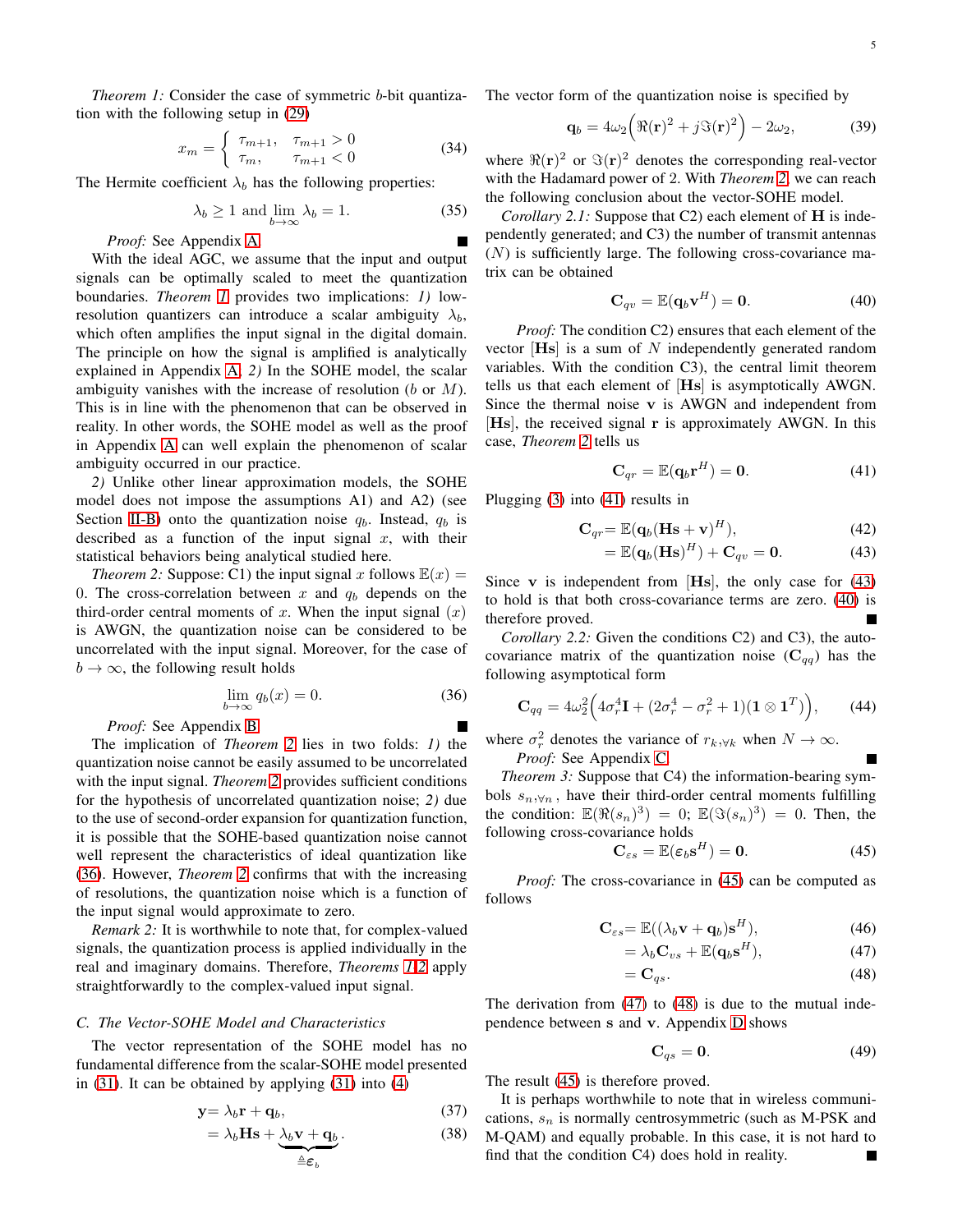In summary, *Corollary [2.1](#page-4-8)* exhibits the conditions for the quantization noise to be uncorrelated with the thermal noise as well as the noiseless part of the received signal. The condition C3) indicates the need for a sufficiently large number of transmit-antennas  $(N)$ . However, this does not mean to require a very large  $N$  in practice. Let us take an example of  $N = 8$ . Each element of r is a superposition of  $(2N) = 16$ independently generated real random-variables, and this can already lead to a reasonable asymptotical result.

*Corollary* [2.2](#page-4-9) exhibits the auto-covariance matrix of  $q<sub>b</sub>$ , which is an asymptotical result for  $N \to \infty$ . The exact form of  $C_{qq}$  is very tedious and we do not have the closed-form. Nevertheless, [\(45\)](#page-4-5) already provides sufficient physical essence for us to conduct the LMMSE analysis.

Finally, *Theorem [3](#page-4-10)* shows that the quantization noise is uncorrelated with the information-bearing symbols. All of these results are useful tools to our LMMSE analysis in Section [IV.](#page-5-0)

# <span id="page-5-0"></span>IV. LMMSE ANALYSIS WITH THE VECTOR-SOHE **MODEL**

The primary aim of this section is to employ the vector-SOHE model [\(37\)](#page-4-11)-[\(38\)](#page-4-12) to conduct the LMMSE analysis, with which those interesting phenomena observed in the current LMMSE algorithm can be well explained. In addition, a better understanding of the behavior of the current LMMSE algorithm helps to find us an enhanced version particularly for signals with non-constant modulus modulations.

## *A. The SOHE-Based LMMSE Analysis*

Vector-SOHE is still a linear model. It does not change the classical form of the LMMSE, i.e.,  $G^* = C_{sy}C_{yy}^{-1}$  still holds. Despite, the cross-covariance matrix  $C_{sy}$  can now be computed by

$$
\mathbf{C}_{sy} = \mathbb{E}\Big(\mathbf{s}(\lambda_b \mathbf{Hs} + \varepsilon_b)^H\Big),\tag{50}
$$

$$
=\lambda_b \mathbf{C}_{ss} \mathbf{H}^H + \mathbf{C}_{s\varepsilon},\tag{51}
$$

$$
=\lambda_b \mathbf{H}^H. \tag{52}
$$

The derivation from [\(51\)](#page-5-1) to [\(52\)](#page-5-2) is due to the fact  $C_{s\epsilon} = 0$ (see *Theorem [3](#page-4-10)*) as well as the assumption that  $x_n, \forall n$ , are uncorrelated with respect to  $n$  (see the assumption above  $(2)$ ).

The auto-covariance matrix  $C_{yy}$  can be represented by

$$
\mathbf{C}_{yy} = \lambda_b^2 \mathbf{H} \mathbf{H}^H + \mathbf{C}_{\varepsilon\varepsilon},\tag{53}
$$

where

$$
\mathbf{C}_{\varepsilon\varepsilon} = \lambda_b^2 N_0 \mathbf{I} + \mathbf{C}_{qq} + \lambda_b (\mathbf{C}_{qv} + \mathbf{C}_{vq}), \tag{54}
$$

$$
= \lambda_b^2 N_0 \mathbf{I} + \mathbf{C}_{qq} + 2\lambda_b \Re(\mathbf{C}_{qv}). \tag{55}
$$

Then, the LMMSE formula can be represented by

<span id="page-5-3"></span>
$$
\mathbf{G}^{\star} = \lambda_b^{-1} \mathbf{H}^H (\mathbf{H} \mathbf{H}^H + \lambda_b^{-2} \mathbf{C}_{\varepsilon \varepsilon})^{-1}.
$$
 (56)

Provided the conditions C2) and C3), [\(56\)](#page-5-3) turns into (see *Corollary [2.1](#page-4-8)*)

<span id="page-5-4"></span>
$$
\mathbf{G}^{\star} = \lambda_b^{-1} \mathbf{H}^H (\mathbf{H} \mathbf{H}^H + N_0 \mathbf{I} + \lambda_b^{-2} \mathbf{C}_{qq})^{-1}, \qquad (57)
$$

where  $C_{qq}$  can be substituted by [\(44\)](#page-4-13) in *Corollary* [2.2](#page-4-9).

# *B. Comparison between Various LMMSE Formulas*

Given that the generalized-AQNM model (see Section [II-B3\)](#page-2-14) was only studied for the 1-bit quantizer, we mainly conduct the LMMSE comparison between the SOHE model and the (modified) AQNM model. As shown in Section [II-B2,](#page-2-0) the modified-AQNM model does not give a different LMMSE formula from the AQNM model when the Gaussian quantization noise is assumed. Therefore, our study is quickly focused on the comparison with the AQNM model.

Basically, there are two major differences in their LMMSE forms:

*1*) The SOHE-LMMSE formula has a scaling factor  $\lambda_b^{-1}$ , which plays the role of equalizing the scalar ambiguity inherent in the SOHE model (see [\(37\)](#page-4-11)-[\(38\)](#page-4-12)). As shown in *Theorem [1](#page-3-10)*, this scalar ambiguity is introduced in the lowresolution quantization procedure. It amplifies the signal energy in the digital domain and vanishes with the increase of resolutions. This theoretical conclusion coincides well with the phenomenon observed in the literature (e.g. [\[29\]](#page-14-18), [\[34\]](#page-14-23)).

*2)* In the AQNM-LMMSE formula [\(9\)](#page-2-7), the impact of the quantization noise is described by the term nondiag( $\rho H H^H$ ). This implies that the quantization noise is modeled as a linear distortion. However, such is not the case for the SOHE-LMMSE formula. As shown in [\(45\)](#page-4-5) and [\(57\)](#page-5-4), the auto-covariance matrix  $C_{qq}$  involves the terms  $\sigma_r^2$  and  $\sigma_r^4$ ; and higher-order components are approximated in the SOHE model. Although [\(45\)](#page-4-5) is only an asymptotical and approximate result, it carries a good implication in the sense that the quantization noise would introduce non-linear effects to the LMMSE. Due to the modeling mismatch, the AQNM-LMMSE algorithm can suffer additional performance degradation.

Denote  $\mathbf{G}_{(9)}^{\star}$  $\mathbf{G}_{(9)}^{\star}$  $\mathbf{G}_{(9)}^{\star}$  and  $\mathbf{G}_{(57)}^{\star}$  $\mathbf{G}_{(57)}^{\star}$  $\mathbf{G}_{(57)}^{\star}$  to be the corresponding LMMSE formulas with respect to the AQNM and SOHE models. Section [II-A](#page-1-3) indicates that they share the same size, i.e.,  $(N) \times (K)$ . Assuming that  $\mathbf{G}_{(9)}^{\star}$  $\mathbf{G}_{(9)}^{\star}$  $\mathbf{G}_{(9)}^{\star}$  has the full row rank, we are able to find a  $(N) \times (N)$  matrix  $\Theta$  fulfilling

<span id="page-5-5"></span>
$$
\mathbf{\Theta} \mathbf{G}_{(9)}^{\star} = \mathbf{G}_{(57)}^{\star}.
$$
 (58)

<span id="page-5-2"></span><span id="page-5-1"></span>Denote  $(\mathbf{G}_{(9)}^{\star})^{\dagger}$  $(\mathbf{G}_{(9)}^{\star})^{\dagger}$  $(\mathbf{G}_{(9)}^{\star})^{\dagger}$  to be the pseudo inverse of  $\mathbf{G}_{(9)}^{\star}$ . The matrix Θ can be obtained through

<span id="page-5-6"></span>
$$
\mathbf{\Theta} = \mathbf{G}^{\star}_{(57)} \Big( \mathbf{G}^{\star}_{(9)} \Big)^{\dagger} . \tag{59}
$$

Therefore, the impact of the modeling mismatch inherent in the AQNM-LMMSE can be mitigated through a linear transform. Suppose that the matrix  $\mathbf{G}_{(9)}^{\star}$  $\mathbf{G}_{(9)}^{\star}$  $\mathbf{G}_{(9)}^{\star}$  has the full row rank. The modeling-mismatch induced performance degradation inherent in the AQNM-LMMSE algorithm can be mitigated through the linear transform specified in [\(58\)](#page-5-5), where the scaling factor  $\lambda_b$ is incorporated in the matrix  $\Theta$ .

#### *C. Enhancement of The AQNM-LMMSE Algorithm*

The SOHE-LMMSE formula describes more explicitly the impact of non-linear distortion in the channel equalization. However, the SOHE-LMMSE formula cannot be directly employed for the channel equalization mainly due to two reasons: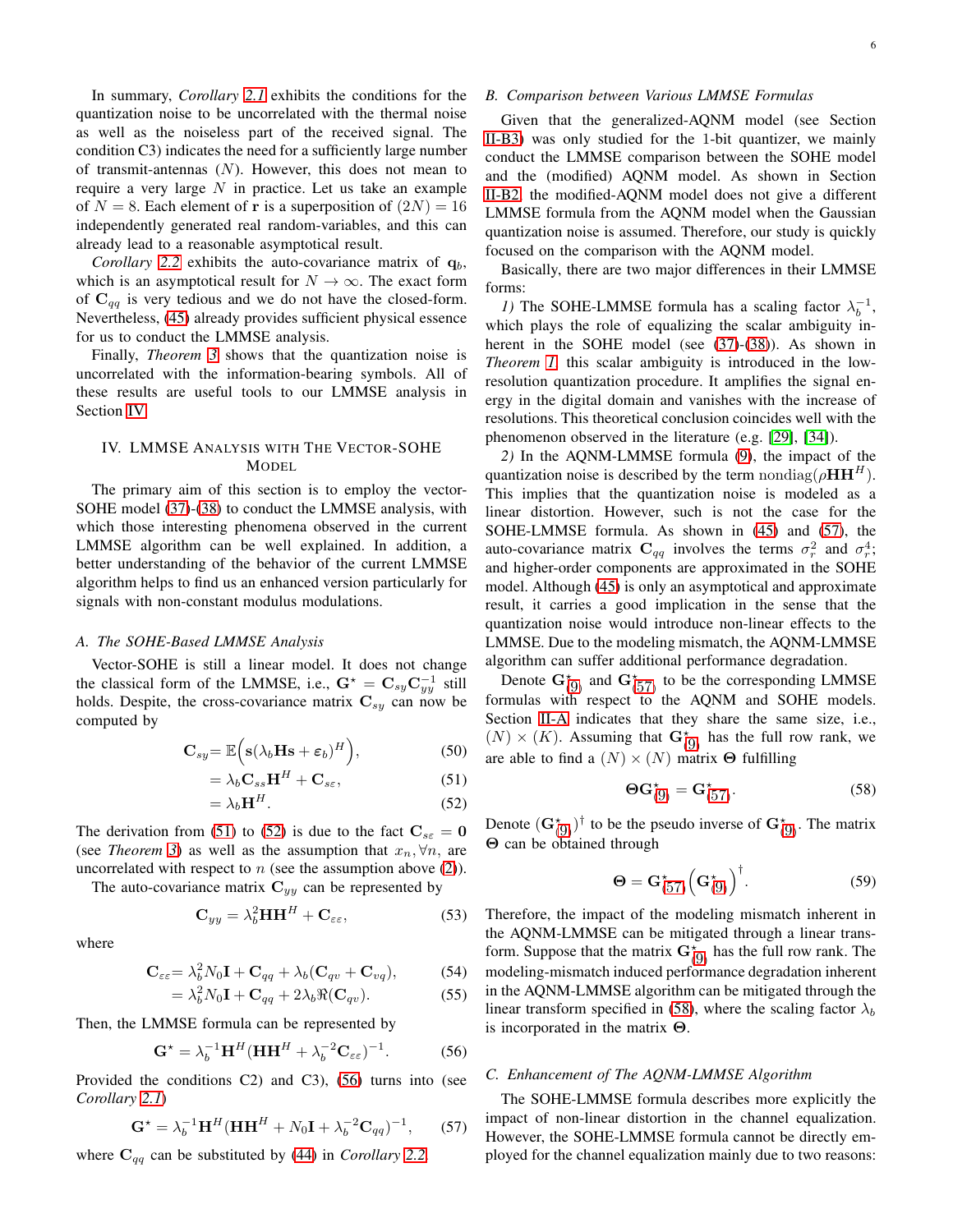*1)* the auto-covariance matrix  $C_{qq}$  does not have a closedform in general; and 2) the scalar  $\lambda_b$  defined in [\(32\)](#page-3-11) comes only from the first-order Hermite kernel. However, other oddorder Hermite kernels also contribute to  $\lambda_b$ . The omission of the third- and higher-order Hermite kernels can make the computation of  $\lambda_b$  inaccurate. Fortunately, the analysis in [\(58\)](#page-5-5) and[\(59\)](#page-5-6) show that the SOHE-LMMSE formula can be translated into the AQNM-LMMSE formula through a linear transform. In other words, there is a potential to enhance the AQNM-LMMSE algorithm by identifying the linear transform Θ.

Denote  $\hat{\mathbf{s}}_{(57)} \triangleq \mathbf{G}^{\star}_{(57)} \mathbf{y}$  $\hat{\mathbf{s}}_{(57)} \triangleq \mathbf{G}^{\star}_{(57)} \mathbf{y}$  $\hat{\mathbf{s}}_{(57)} \triangleq \mathbf{G}^{\star}_{(57)} \mathbf{y}$  and  $\hat{\mathbf{s}}_{(9)} \triangleq \mathbf{G}^{\star}_{(9)} \mathbf{y}$  $\hat{\mathbf{s}}_{(9)} \triangleq \mathbf{G}^{\star}_{(9)} \mathbf{y}$  $\hat{\mathbf{s}}_{(9)} \triangleq \mathbf{G}^{\star}_{(9)} \mathbf{y}$  to be the outputs of the SOHE-LMMSE channel equalizer and the AQNM-LMMSE channel equalizer, respectively. Applying the result [\(58\)](#page-5-5)-[\(59\)](#page-5-6) yields

$$
\hat{\mathbf{s}}_{(9)} = \mathbf{\Theta}^{-1} \hat{\mathbf{s}}_{(57)}.
$$
 (60)

Generally, it is not easy to identify Θ and remove it from  $\hat{\mathbf{s}}_{(9)}$  $\hat{\mathbf{s}}_{(9)}$  $\hat{\mathbf{s}}_{(9)}$ . On the other hand, if  $\mathbf{G}^{\star}_{(57)}$  $\mathbf{G}^{\star}_{(57)}$  $\mathbf{G}^{\star}_{(57)}$  and  $\mathbf{G}^{\star}_{(9)}$  are not too different, [\(59\)](#page-5-6) implies that  $\Theta$  can be considered to be approximately diagonal. In this case, the linear transform reduces to symbol-level scalar ambiguities. Assume that the channelequalized result  $\hat{\mathbf{s}}_{(57)}$  $\hat{\mathbf{s}}_{(57)}$  $\hat{\mathbf{s}}_{(57)}$  does not have such scalar ambiguities. It is easy to understand the scalar ambiguities of  $\hat{\mathbf{s}}_{(9)}$  $\hat{\mathbf{s}}_{(9)}$  $\hat{\mathbf{s}}_{(9)}$  come from  $\lambda_b \mathbf{G}_{(9)}^{\star}$  $\lambda_b \mathbf{G}_{(9)}^{\star}$  $\lambda_b \mathbf{G}_{(9)}^{\star}$ **H**. In other words, we can have the following approximation

<span id="page-6-0"></span>
$$
\mathbf{\Theta}^{-1} \approx \lambda_b \mathbb{D}\Big(\mathbf{G}_{(9)}^{\star} \mathbf{H}\Big). \tag{61}
$$

In [\(61\)](#page-6-0),  $\lambda_b$  is the only unknown notation which must be determined. *Theorem [1](#page-3-10)* shows that the effect of  $\lambda_b$  is the block-level energy amplification, of which the value can be computed using [\(71\)](#page-11-1). Finally, we conclude the following form of enhanced LMMSE channel equalizer (eLMMSE)

<span id="page-6-1"></span>
$$
\mathbf{G}_e = \frac{1}{\lambda_b} \mathbb{D} \left( \mathbf{G}_{(9)}^{\star} \mathbf{H} \right)^{-1} \mathbf{G}_{(9)}^{\star}.
$$
 (62)

## V. SIMULATION RESULTS AND DISCUSSION

<span id="page-6-3"></span>Computer simulations were carried out to elaborate our theoretical work in Section [III](#page-3-0) and Section [IV.](#page-5-0) Similar to the AQNM models, the SOHE model cannot be directly evaluated through computer simulations. Nevertheless, their features can be indirectly demonstrated through the evaluation of their corresponding LMMSE channel equalizers. Given various LMMSE channel equalizers discussed in Section [II](#page-1-4) and Section [IV,](#page-5-0) it is perhaps useful to provide a brief summary here for the sake of clarification:

- AQNM-LMMSE: this is the LMMSE channel equalizer shown in [\(9\)](#page-2-7). As shown in Section [II-B2,](#page-2-0) the LMMSE channel equalizer  $(17)$  is equivalent to  $(9)$ ; and thus it is not demonstrated in our simulation results.
- B-LMMSE: this is the LMMSE channel equalizer shown in [\(24\)](#page-3-2). This channel equalizer is specially designed and optimized for the 1-bit quantizer. Therefore, it will only be demonstrated in our simulation results for the 1-bit quantizer.
- N-LMMSE: this is the AQNM-LMMSE channel equalizer normalized by the term  $\|\mathbf{G}_{(9)}^{\star}\mathbf{y}\|$  $\|\mathbf{G}_{(9)}^{\star}\mathbf{y}\|$  $\|\mathbf{G}_{(9)}^{\star}\mathbf{y}\|$ .



<span id="page-6-2"></span>Fig. 1. The MSE performance as a function of Eb/N0 for the  $N$ -by- $K$ multiuser-MIMO systems with 1-bit quantizers,  $--- (N/K) = (2/32)$ ,  $(N/K) = (4/64), \cdots (N/K) = (8/128).$ 

- NB-LMMSE: this is the B-LMMSE channel equalizer normalized by the term  $\|\mathbf{G}_{(24)}^{\star}\mathbf{y}\|$  $\|\mathbf{G}_{(24)}^{\star}\mathbf{y}\|$  $\|\mathbf{G}_{(24)}^{\star}\mathbf{y}\|$ . Both the N-LMMSE and NB-LMMSE channel equalizers have been studied in [\[15\]](#page-14-10), [\[29\]](#page-14-18), [\[33\]](#page-14-22).
- e-LMMSE: this is the e-LMMSE channel equalizer proposed in [\(62\)](#page-6-1). As shown in Section [IV,](#page-5-0) this e-LMMSE channel equalizer is driven by the SOHE model.

In our computer simulations, the e-LMMSE channel equalizer is compared to the SOTA (i.e., AQNM-LMMSE, B-LMMSE, N-LMMSE and NB-LMMSE) in terms of their MSE as well as bit-error-rate (BER) performances. The MSE is defined by

$$
\text{MSE} \triangleq \frac{1}{(N)(I)} \sum_{i=0}^{I-1} ||\mathbf{G}_i^* \mathbf{y}_i - \mathbf{s}_i||^2, \tag{63}
$$

where *I* denotes the number of Monte Carlo trials. All the simulation results were obtained by taking average of sufficient number of Monte Carlo trials. For each trial, the wireless MIMO narrowband channel was generated according to independent complex Gaussian distribution (Rayleigh in amplitude), and this is the commonly used simulation setup in the literature [\[10\]](#page-14-6), [\[49\]](#page-14-38). In addition, the signal-to-noise ratio (SNR) is defined by the average received bit-energy per receive antenna to the noise ratio (Eb/N0), and the transmit power for every transmit antenna is set to be identical. The low-resolution quantization process follows the design in [\[50\]](#page-14-39), which for 1 bit quantizer, binary quantization is taken; for quantizer other than 1-bit (i.e., 2, 3-bit), the ideal AGC is assumed and the quantization is determined by quantization steps [\[43\]](#page-14-32). According to the measures used in computer simulations, we divide the simulation work into two experiments. One is designed to examine the MSE performance, and the other is for the BER performance. In our simulation results, we demonstrate the performances mainly for 16-QAM. This is due to two reasons: *1)* all types of LMMSE channel equalizers offer the same performances for M-PSK modulations. This phenomenon has already been reported in the literature and also discussed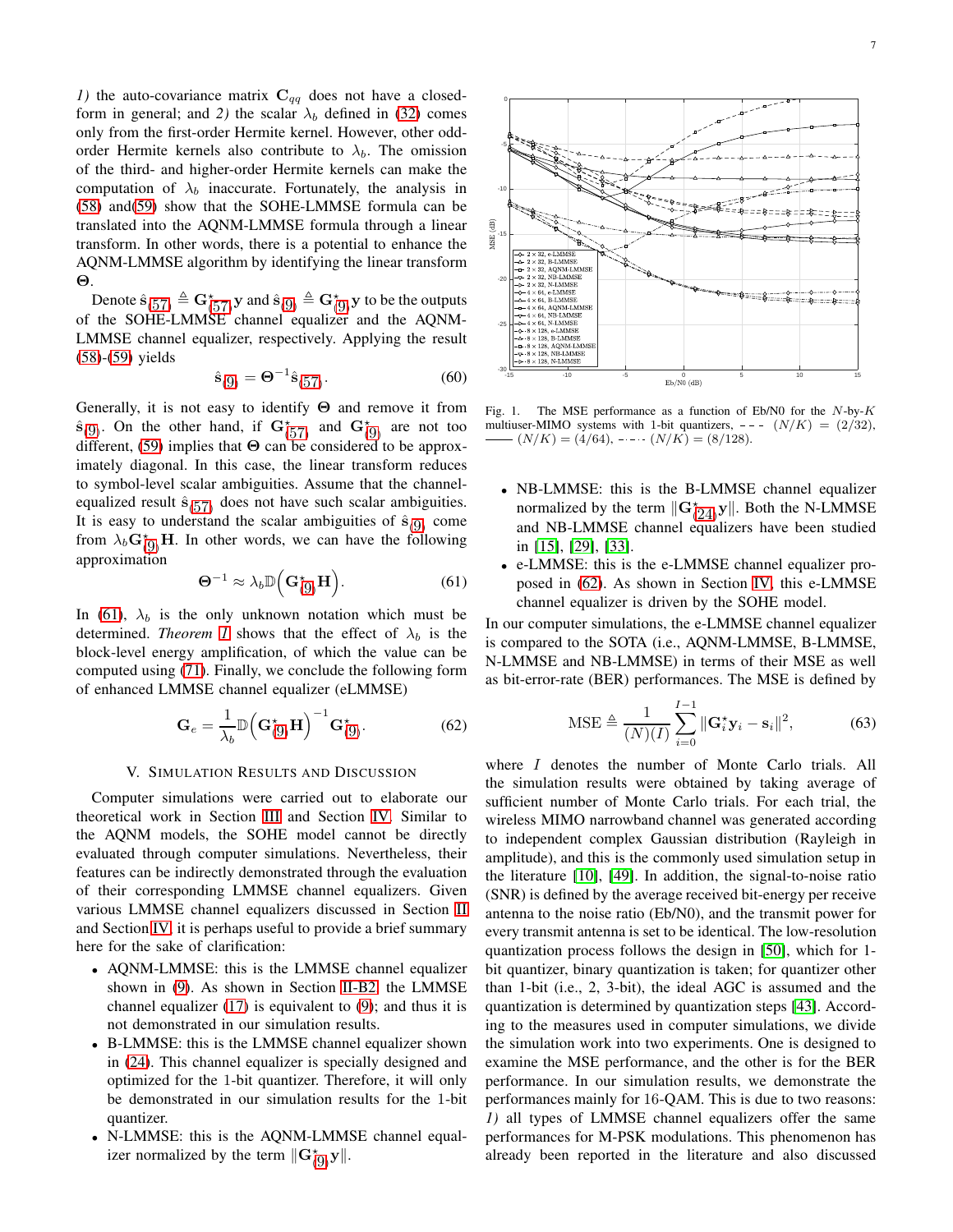

<span id="page-7-0"></span>Fig. 2. The MSE performance as a function of Eb/N0 for the N-by-K multiuser-MIMO systems with 1-bit quantizers,  $--- (N/K) = (2/32)$ ,  $(N/K) = (4/64), \ldots (N/K) = (8/128).$ 

in Section [I;](#page-0-1) and *2)* higher-order QAM modulations exhibit almost the same basic features as those of 16-QAM. On the other hand, they perform worse than 16-QAM due to their increased demand for the resolution of quantizers. Those observations are not really novel and thus abbreviated.

*Experiment 1:* The objective of this experiment is to examine the MSE performance of various LMMSE channel equalizers. For all simulations, we keep the transmit antenna to receive antenna ratio to be a constant (e.g.  $N/K = 1/16$ ).

Fig. [1](#page-6-2) depicts the MSE performances of various LMMSE channel equalizers as far as the 1-bit quantizer is concerned. Generally, it can be observed that all the MSE performances get improved by increasing the size of MIMO. This phenomenon is fully in line with the principle of mMIMO.

It can also be observed that both the AQNM-LMMSE and the B-LMMSE channel equalizers perform poorly throughout the whole SNR range. This is because the AQNM models do not capture the scaling ambiguity as described in the SOHE model. When the normalization operation is applied, the AQNM-LMMSE and the B-LMMSE channel equalizers turn into their corresponding N-LMMSE and NB-LMMSE equalizers, respectively. Interestingly, their performances get significantly improved, and thereby outperforming the e-LMMSE channel equalizer for most of cases. On one hand, this is the additional evidence showing the missing of scaling ambiguity in the AQNM models; and on the other hand, it is shown that the NB-LMMSE is indeed the optimized LMMSE channel equalizer for the 1-bit quantizer. Nevertheless, we can see that the e-LMMSE approach still offers very comparable MSE performances with the N-LMMSE and NB-LMMSE approaches. This provides the indirect evidence showing that the SOHE model offers a good approximation for the 1-bit quantizer.

Then, we carry on our simulations for 2- and 3-bit lowresolution quantizers, respectively, and illustrate their MSE performances in Fig. [2.](#page-7-0) It is perhaps worth emphasizing that the B-LMMSE and NB-LMMSE channel equalizers are not examined here since they are devised only for the 1-bit quantizer.

The first thing coming into our sight is that the e-LMMSE shows the best MSE performance for almost all the demonstrated cases. This is a very good evidence to support our theoretical work about the SOHE model as well as the SOHEbased LMMSE analysis.

When going down to the detail, specifically for the 2 bit quantizer, the N-LMMSE approach demonstrates very comparable performance with the e-LMMSE approach in the case of larger MIMO (i.e.  $(N/K) = (8/128)$ ). However, its performance gets quickly degraded with the decrease of the MIMO size. Take the example of  $Eb/N0=5$  dB. For the case of  $(N/K) = (8/128)$ , both the e-LMMSE and the N-LMMSE approaches have their MSEs at around  $-22.6$  dB, while the AQNM-LMMSE has its MSE at around −16.8 dB. Both the e-LMMSE and the N-LMMSE outperform the AQNM-LMMSE by around 6 dB. When the size of MIMO reduces to  $(N/K) = (4/64)$ , the e-LMMSE shows the best MSE (around −21.2 dB). The MSE for N-LMMSE and AQNM-LMMSE becomes  $-18.9$  dB and  $-17.7$  dB, respectively. The N-LMMSE underperforms the e-LMMSE by around 2.3 dB, although it still outperforms the AQNM-LMMSE by around 1.2 dB. By further reducing the size of MIMO to  $(N/K) = (2/32)$ , the e-LMMSE has its MSE performance degraded to −19.6 dB. The MSE for N-LMMSE and AQNM-LMMSE now becomes −14.9 dB and −17.4 dB, respectively. The e-LMMSE outperforms the AQNM-LMMSE by around 2.2 dB and the N-LMMSE by around 4.7 dB. The major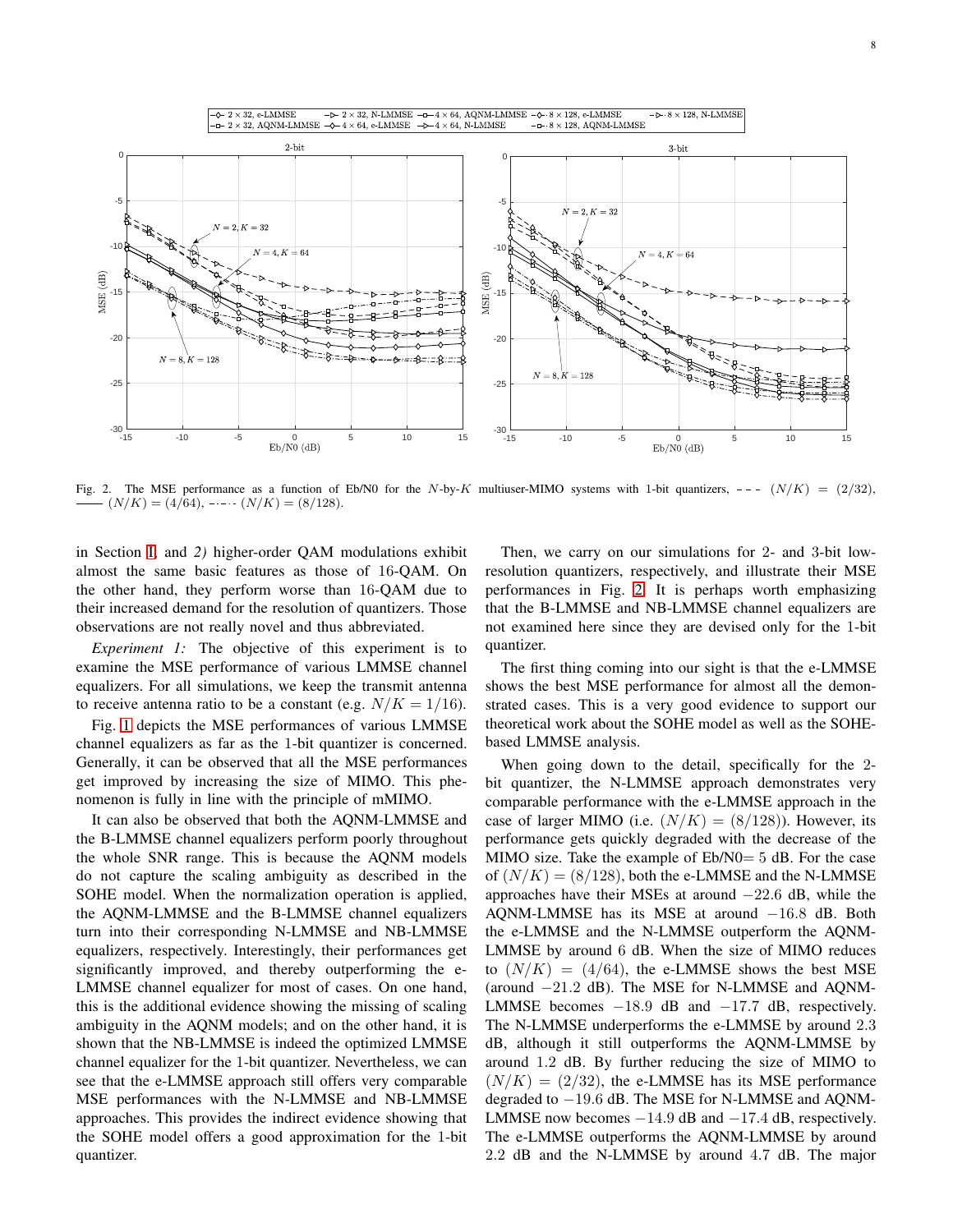

<span id="page-8-0"></span>Fig. 3. The BER performance as a function of Eb/N0 for  $N = 2$  transmitters, 16-QAM systems with different resolutions of quantizers,  $K = 32$ receive antennas,  $-\cdots K = 16$  receive antennas.



<span id="page-8-1"></span>Fig. 4. The BER performance as a function of Eb/N0 for  $N = 4$  transmitters, 16-QAM systems with different resolutions of quantizers,  $K = 64$ receive antennas,  $\overline{K} = 32$  receive antennas.

reason for this phenomenon to occur is that the AQNM model assumes the quantization distortion and the input signal to be Gaussian. This assumption becomes less accurate with the use of less transmit antennas. Moreover, the use of less receive antennas has the spatial de-noising ability reduced. The term used for normalization gets more negatively influenced by the noise as well as the quantization distortion. The SOHE model does not assume the input signal and the quantization distortion to be Gaussian, and thus it gets the least negative impact. Due to the same rationale, the similar phenomenon can also be observed for the 3-bit quantizer. Again, the e-LMMSE approach shows the best performance for almost all the cases. Apart from that, there are two notable differences that worth a mention: *1)* the performance of AQNM-LMMSE is quite close to that of e-LMMSE for all sizes of MIMO. This is because the 3-bit quantizer is of reasonably good resolution for 16-QAM modulations, and this largely mitigates the discrimination between the AQNM model and the SOHE model; and 2) the N-LMMSE performs really poorly when compared with the others. This implies the inaccuracy of using the term  $\|\mathbf{G}_{(9)}^{\star}\mathbf{y}\|$  $\|\mathbf{G}_{(9)}^{\star}\mathbf{y}\|$  $\|\mathbf{G}_{(9)}^{\star}\mathbf{y}\|$  for the normalization.

After all, the experiment about the MSE evaluation confirms our theoretical work in Sections [II-](#page-1-4)[IV](#page-5-0) and demonstrates the major advantages of the SOHE model as well as the e-LMMSE channel equalizer from the MSE perspective.

*Experiment 2:* It is common knowledge that an MMSEoptimized approach is not necessarily optimized for the detection performance. This motivates us to examine the average-BER performance for various LMMSE channel equalizers in this experiment. Basically, this experiment is divided into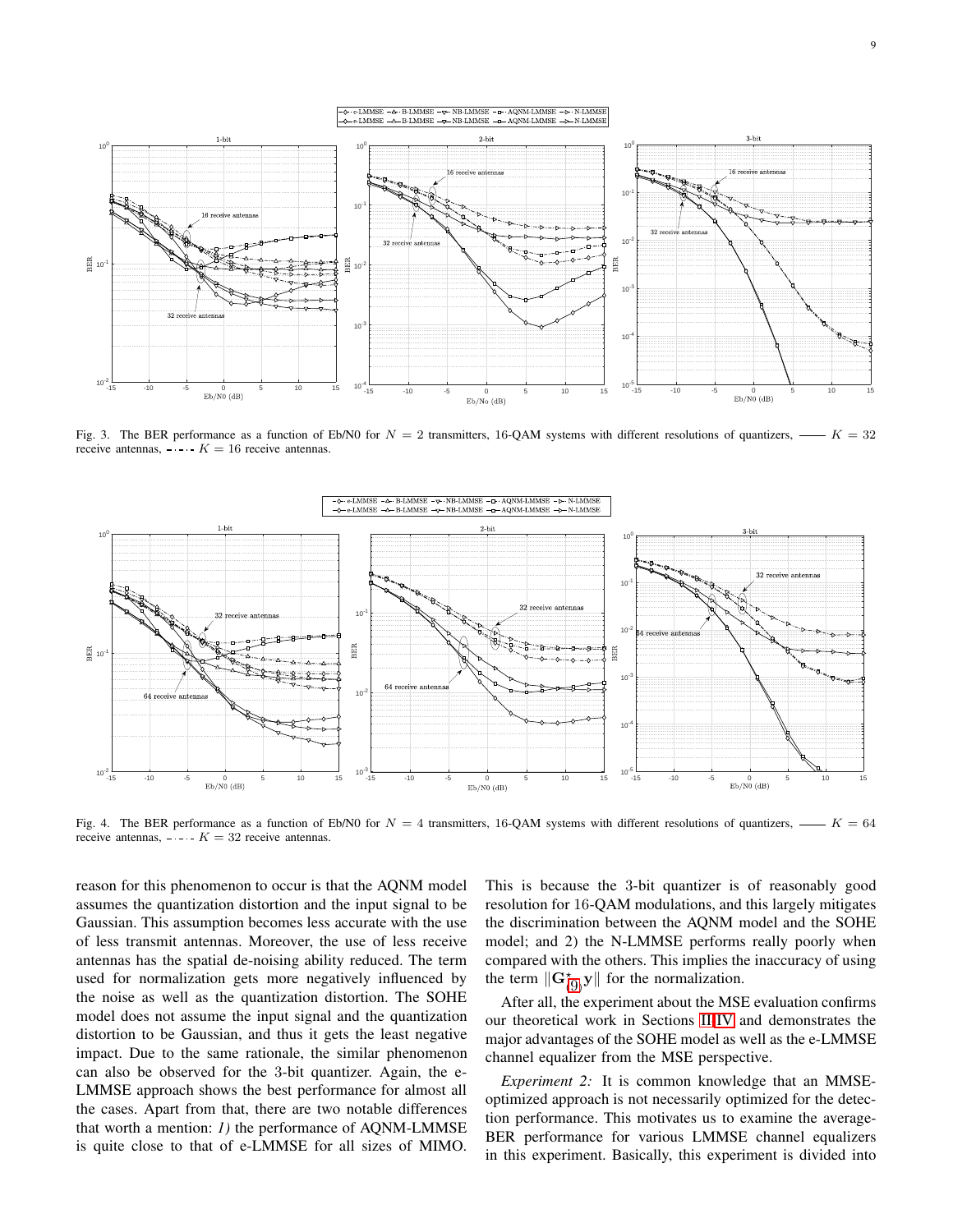

<span id="page-9-0"></span>Fig. 5. The BER performance as a function of Eb/N0 for  $N = 8$  transmitters, 16-QAM systems with different resolutions of quantizers,  $K = 128$ receive antennas,  $-\cdots$   $K = 64$  receive antennas.

three sub-tasks, with each having a fixed number of transmit antennas.

Fig. [3](#page-8-0) depicts the case of  $N = 2$  transmit antennas. Generally, the use of more receive antennas can largely improve the BER performance. This conclusion is true for all types of examined low-resolution quantizers. In other words, all LMMSE channel equalizers can enjoy the receiver-side spatial diversity.

Specifically for the 1-bit quantizer, the AQNM-based LMMSE approaches (i.e., AQNM-LMMSE and B-LMMSE) generally underperform their corresponding normalized version (i.e., N-LMMSE and NB-LMMSE). This phenomenon fully coincides with their MSE behaviors shown in *Experiment 1*- Fig. [1.](#page-6-2) The e-LMMSE approach does not demonstrate remarkable advantages in this special case. It offers the best BER at the SNR range around  $Eb/N0 = 2 dB$ , and then the BER grows with the increase of SNR. Such phenomenon is not weird, and this occurs quite often in systems with lowresolution quantizers and other non-linear systems due to the physical phenomenon called stochastic resonance [\[51\]](#page-15-0). Similar phenomenon also occurs in the AQNM-LMMSE approach. It means that, for low-resolution quantized systems, additive noise could be constructive to the signal detection at certain SNRs, especially for the QAM constellations (e.g. [\[14\]](#page-14-9), [\[31\]](#page-14-19), [\[35\]](#page-14-24), [\[52\]](#page-15-1), [\[53\]](#page-15-2)). The theoretical analysis of constructive noise in the signal detection can be found in Kay's work [\[54\]](#page-15-3) ( interested readers please see Appendix [E](#page-13-2) for the elaboration of the phenomenon of constructive noise.) Interestingly, the normalized approaches do not show considerable stochastic resonance phenomenon within the observed SNR range. When the resolution of quantizer increases to  $b = 2$  bit, the e-LMMSE approach demonstrates the significant performance gain for most of cases. For instance, the e-LMMSE significantly outperforms the AQNM-LMMSE for the higher SNR range (i.e.,  $Eb/N0 > 0$  dB). The N-LMMSE approach performs the worst in all the cases. This observation is well in

line with our observation in the MSE performance (see Fig. [2\)](#page-7-0), and they share the same rationale.

When the resolution of quantizer increases to  $b = 3$ bit, both the e-LMMSE and the AQNM-LMMSE approaches offer excellent BER performances. Their performances are very close to each other, and the e-LMMSE only slightly outperforms the AQNM-LMMSE for the case of  $K = 16$ . This reason for this phenomenon is the same as that for the MSE performance, which has also been explained in *Experiment 1*.

In a short summary, the e-LMMSE approach shows significant advantages for 2-bit quantizers. This is the case where the SOHE model offers a better mathematical description than the AQNM models, and at the same time the resolution is not high enough to support higher-order modulations. This is particularly true for the case of  $N = 2$  transmit antennas, where the input signal and quantization distortion can be assumed to be white Gaussian.

Now, we increase the number of transmit antennas  $(N)$ to investigate how the BER performance will be influenced. Accordingly, the number of receive antennas  $(K)$  is also increased. The BER results for the case of  $N = 4$  are plotted in Fig. [4.](#page-8-1)

Let us begin with the 3-bit quantizer. We have almost the same observation as for the case of  $N = 2$  transmit antennas. The e-LMMSE approach performs slightly better than the AQNM-LMMSE approach. The performance difference is not really considerable. When it comes to the case of 2-bit quantizer, their difference in BER gets largely increased, and the e-LMMSE approach demonstrates significant advantages. It is worth noting that the N-LMMSE approach offers comparable performances with the AQNM-LMMSE approach. This is because the increase of transmit antennas brings the input signal and quantization distortion closer to the white Gaussian. This rationale is also explained in the MSE analysis. For the case of 1-bit quantizer, there is no much new phenomenon observed in comparison with the case of  $N = 2$  transmit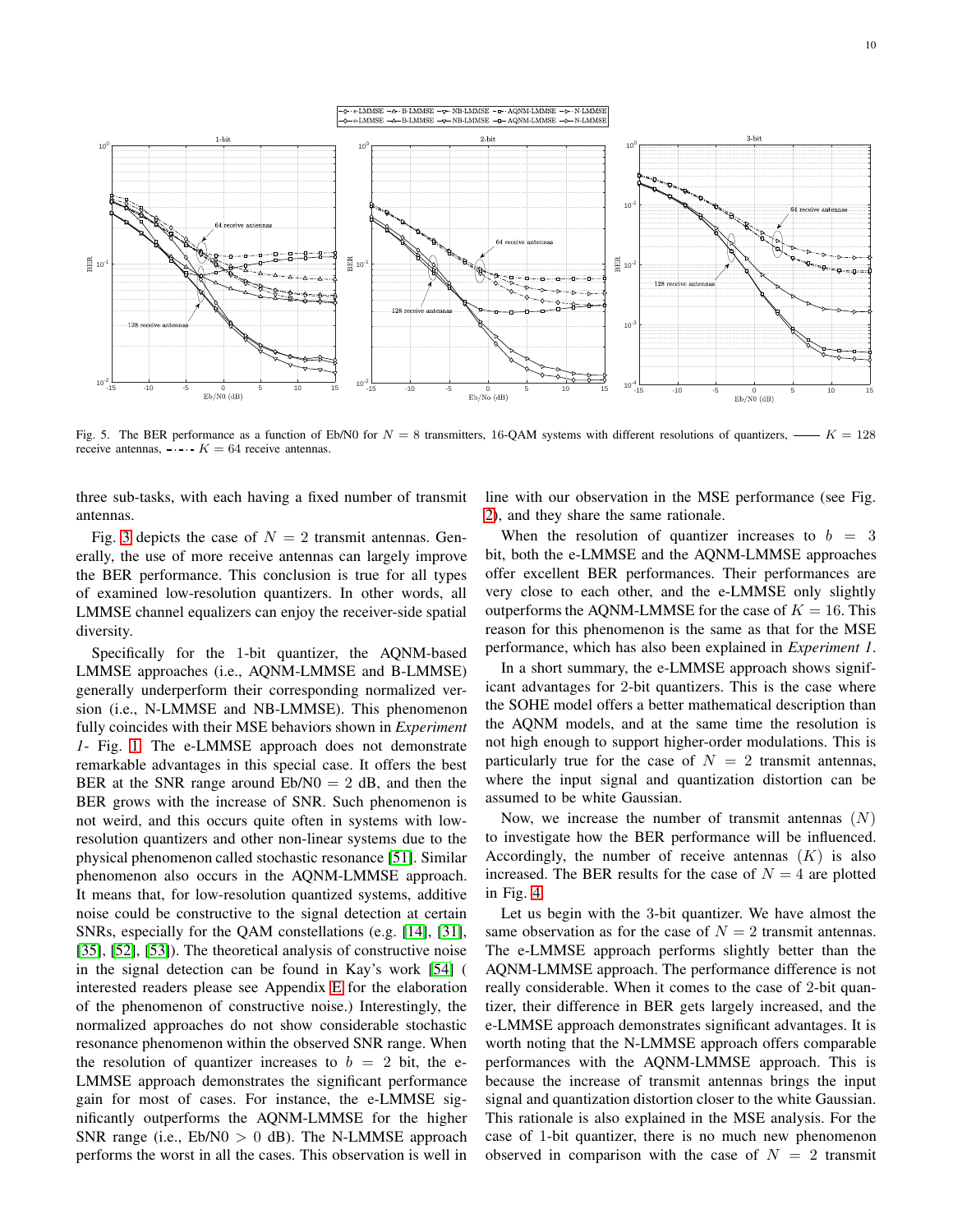

<span id="page-10-1"></span>Fig. 6. The sum SE as a function of Eb/N0 for  $N = 4$  transmitters for systems with different resolutions of quantizers, different LMMSE based channel estimators and ZF channel equalizer.  $K = 64$  receive antennas,  $- - K = 32$  receive antennas.

antennas; apart from that the stochastic resonance phenomenon becomes less significant.

When the number of transmit antennas increases to  $N = 8$ , the BER results are plotted in Fig. [5.](#page-9-0) For the case of 3 bit quantizer, the e-LMMSE approach demonstrates slightly more considerable gain, and the N-LMMSE approach gets its performance even closer to the others. Similar phenomenon can be observed for the case of 2-bit quantizer, where the N-LMMSE offers considerably close performance to the e-LMMSE approach. The AQNM-LMMSE approach performs the worst. This phenomenon is also observed in the MSE analysis. Again, for the 1-bit quantizer, the NB-LMMSE approach offers the best BER performance, as it is devised and optimized for this special case.

Similar to the phenomenon observed in *Experiment 1*, the performance of e-LMMSE is not the best for the 1-bit quantized system. This is because, for the 1-bit quantized system, there exists an optimum LMMSE channel equalizer using the arcsine law [\[27\]](#page-14-17), [\[55\]](#page-15-4). Despite, the proposed e-LMMSE approach can still provide comparable performance over the closed-form approach. When it comes to the 3-bit quantizer, it can be found that e-LMMSE has only a slight BER gain over the AQNM-LMMSE. It is known that one of the characteristics of SOHE model is that it is not based on the Gaussian quantization noise assumption. However, when the resolution of quantizer rises to 3-bit, the distribution of quantization noise very approximates to the Gaussian distribution and such results in similar performances between e-LMMSE and AQNM-LMMSE.

*Experiment 3:* As response to the reviewers' comments, we add this experiment to examine the SOHE-based channel estimation and its corresponding channel equalization. For this experiment, SOTA approaches can include those results reported in [\[30\]](#page-14-40), [\[31\]](#page-14-19), [\[56\]](#page-15-5). It is perhaps worth noting that the literature [\[56\]](#page-15-5) considers the use of sigma-delta quantizer, which takes advantage of oversampling to achieve an enhanced performance. This is however not the case for our work as well as those in [\[30\]](#page-14-40), [\[31\]](#page-14-19). For the sake of fair comparison, we only

conduct the performance comparison between our work and the result in [\[30\]](#page-14-40), [\[31\]](#page-14-19). In this experiment, the performance is evaluated through the sum SE defined by [\[56\]](#page-15-5)

$$
SE = \frac{T - P}{T} \sum_{n}^{N} R_n,
$$
\n(64)

where T is the length of the coherence interval, and  $R_n$  the achievable rate for each transmitter-to-receiver link defined in [\[30\]](#page-14-40), [\[31\]](#page-14-19). This is because the sum SE is the widely considered metric in the SOTA [\[30\]](#page-14-40), [\[31\]](#page-14-19), [\[56\]](#page-15-5), where  $T$  is commonly set to 200.

Similar to [\(3\)](#page-1-2), the mathematical model for low-resolution quantized mMIMO channel estimation is given in the vectorized form

<span id="page-10-0"></span>
$$
\mathbf{r}_p = \bar{\mathbf{\Phi}} \bar{\mathbf{h}} + \bar{\mathbf{v}}_p,\tag{65}
$$

where  $\bar{\mathbf{h}} = \text{vec}(\mathbf{H})$ ,  $\bar{\mathbf{\Phi}} = (\mathbf{\Phi} \otimes \mathbf{I}_K)$  and  $\mathbf{\Phi} \in \mathbb{C}^{N \times P}$  is the pairwise orthogonal pilot matrix, which is composed of submatrices of the discrete Fourier transform (DFT) operator [\[57\]](#page-15-6). During training, all  $N$  users simultaneously transmit their pilot sequences of  $P$  symbols to the BS. Feeding [\(65\)](#page-10-0) to the low-resolution quantizer, we should have the output  $y_p \in \mathbb{C}^{KP \times 1}$ , which is similar to [\(4\)](#page-1-1). Regarding the LMMSE channel estimation algorithms, we should have the closedform B-LMMSE estimator for 1-bit quantized model in [\[30\]](#page-14-40) and AQNM-LMMSE and N-LMMSE estimators for other resolutions. Those channel estimators are compared with the SOHE-LMMSE channel estimator in [\(62\)](#page-6-1). Given the LMMSE estimator W<sup>∗</sup> , the channel estimate can be expressed as  $H =$  unvec( $W^*y_b$ ). For the sake of fairness, we employ the zero-forcing (ZF) algorithm for the channel equalization as it has been used by the SOTA, i.e.,  $G_{ZF} = \hat{H}^H(\hat{H}\hat{H}^H)^{-1}$ .

Fig. [6](#page-10-1) depicts the sum SE performance of various LMMSE channel estimators while  $N = 4$  transmitters and  $K = 32,64$ receive antennas are considered. The length of the pilot is considered as  $P = N$ . Similar to the phenomenon observed in above experiments, the rising up of the number of receive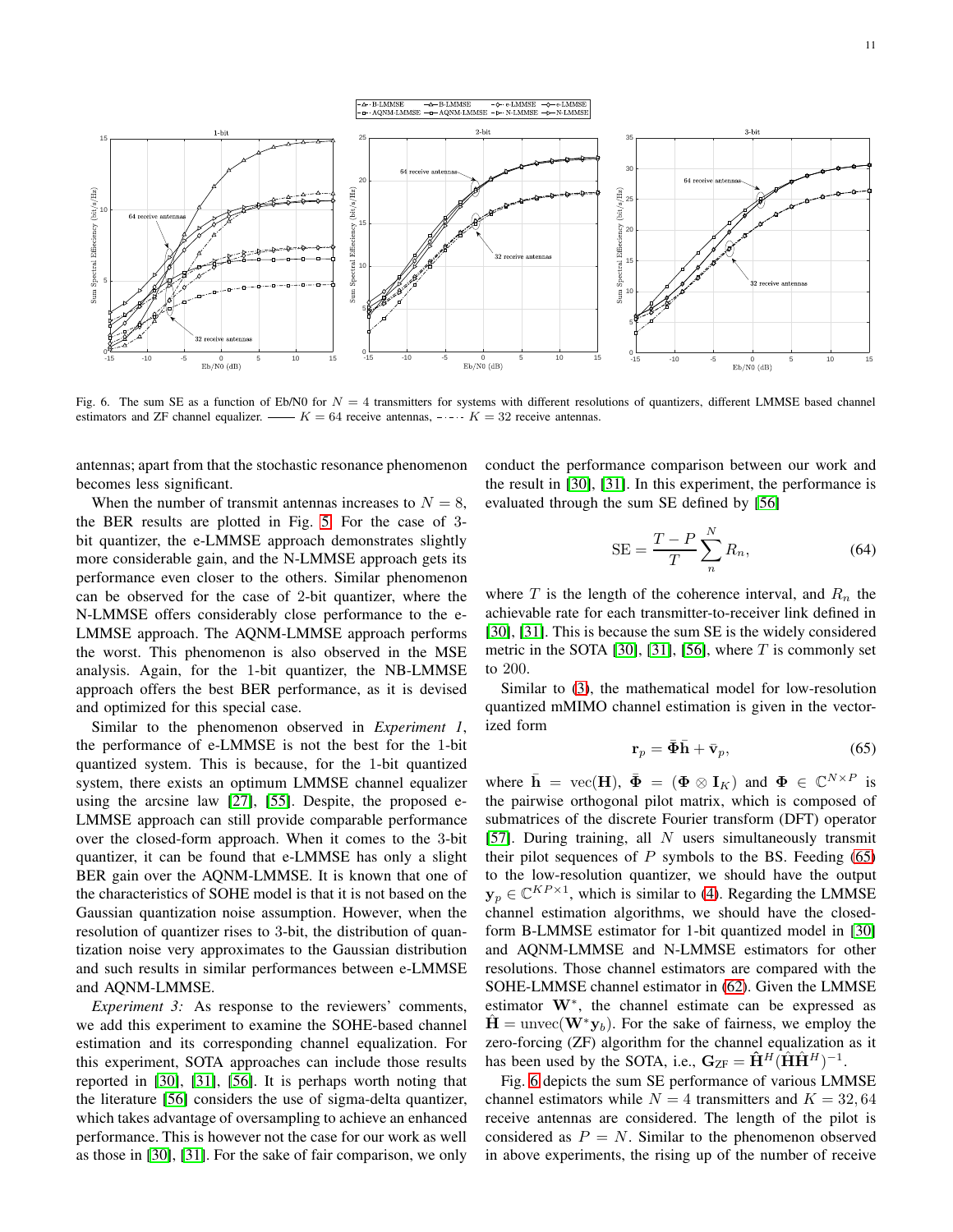antennas and resolution of quantizers can offer significant SE gain.

When the resolution of quantizer is  $b = 1$  bit, the B-LMMSE algorithm has the best sum SE over other LMMSE channel estimators, and the gap can be approximately 4 bit/s/Hz. This phenomenon is not wired as the B-LMMSE is the closed-form algorithm for 1-bit quantized model [\[30\]](#page-14-40). SOHE-LMMSE and AQNM-LMMSE channel estimators do not demonstrate advantages in this special scenario, but it can be found that SOHE-LMMSE can achieve almost the same sum SE as the N-LMMSE channel estimator, while AQNM-LMMSE approach performs the worst in such model.

When the resolution of quantizer increases to  $b = 2$  bit, all three types (i.e., SOHE-LMMSE, AQNM-LMMSE and N-LMMSE) of channel estimators share the similar sum SE. For instance, they can have their sum SE reaching at 16 bit/s/Hz for  $K = 32$  and 20 bit/s/Hz for  $K = 64$  for the four-user system. When it comes to the case of 3-bit quantizer, we have almost the same observation as for the case of  $b = 2$ bit quantizer. The performance difference between all three types of channel estimators is not really considerable for high Eb/N0. When the Eb/N0  $>$  0dB, for  $K = 64$ , the AQNM-LMMSE channel estimator can slightly outperform the N-LMMSE and SOHE-LMMSE channel estimators. As it is discussed in Section [IV](#page-5-0)[-V,](#page-6-3) the scalar ambiguity will be detrimental for QAM modulations. However, the setup of each element of the pilot matrix  $\Phi$  follows unit power and all pilot sequences are pairwise orthogonal; similar to the analysis for LMMSE channel equalization for PSK constellations, the scalar ambiguity does not show any side effect on such case. This explains the reason why the SOHE-LMMSE channel estimator has the same sum SE compared with current version LMMSE algorithms.

#### VI. CONCLUSION

In this paper, a novel linear approximation method, namely SOHE, has been proposed to model the low-resolution quantizers. The SOHE model was then extended from the realscalar form to the complex-vector form, and the latter was applied and extensively studied in the low-resolution quantized multiuser-MIMO uplink signal reception. It has been shown that the SOHE model does not require those assumptions employed in the AQNM model as well as its variations. Instead, it uses the first-order Hermite kernel to model the signal part and the second-order Hermite kernel to model the quantization distortion. Such equipped us with sufficient flexibility and capacity to develop deeper and novel understanding of the stochastic behavior and correlation characteristics of the quantized signal as well as the non-linear distortion. Through our intensive analytical work, it has been unveiled that the low-resolution quantization could result in a scalar ambiguity. In the SOHE model, this scalar ambiguity is characterized by the coefficient of the first-order Hermite kernel. However, it is not accurately characterized in other linear approximation models due to the white-Gaussian assumption. When applying the SOHE model for the LMMSE analysis, it has been found that the SOHE-LMMSE formula carries the Hermite coefficient, which equips the SOHE-LMMSE channel equalizer with the distinct ability to remove the scalar ambiguity in the channel equalization. It has been shown that the SOHE-LMMSE formula involves higher-order correlations, and this prevents the implementation of the SOHE-LMMSE channel equalizer. Nevertheless, it was also found that the SOHE-LMMSE formula could be related to the AQNM-LMMSE formula through a certain linear transform. This finding motivated the development of the e-LMMSE channel equalizer, which demonstrated significant advantages in the MSE and BER performance evaluation. All of the above conclusions have been elaborated through extensive computer simulations in the independent Rayleigh-fading channels.

# <span id="page-11-0"></span>APPENDIX A PROOF OF THEOREM [1](#page-3-10)

With the equations [\(28\)](#page-3-5) and [\(32\)](#page-3-11), the coefficient  $\lambda_b$  can be computed as follows

$$
\lambda_b = \frac{-1}{\sqrt{\pi}} \sum_{m=0}^{M-1} x_m \int_{\tau_m}^{\tau_{m+1}} \left[ \frac{\partial}{\partial x} \exp(-x^2) \right] dx, \qquad (66)
$$

$$
= \frac{-1}{\sqrt{\pi}} \sum_{m=0}^{M-1} x_m \int_{\tau_m}^{\tau_{m+1}} (-2x) \exp(-x^2) dx, \qquad (67)
$$

<span id="page-11-4"></span>
$$
= \frac{1}{\sqrt{\pi}} \sum_{m=0}^{M-1} x_m \left( \exp(-\tau_m^2) - \exp(-\tau_{m+1}^2) \right). \quad (68)
$$

We first examine the limit of  $\lambda_b$  when  $b \to \infty$ . It is equivalent to the following case

$$
\lim_{b \to \infty} \lambda_b = \frac{1}{\sqrt{\pi}} \lim_{M \to \infty} \sum_{m=0}^{M-1} x_m \left( \exp(-\tau_m^2) - \exp(-\tau_{m+1}^2) \right). \tag{69}
$$

For  $M \to \infty$ , the discrete-time summation in [\(69\)](#page-11-2) goes back to the integral in [\(28\)](#page-3-5). Since it is an ideal quantization, we have  $x_m = x$ , and thereby having

<span id="page-11-3"></span><span id="page-11-2"></span>
$$
\lim_{b \to \infty} \lambda_b = \frac{2}{\sqrt{\pi}} \int_{-\infty}^{\infty} x^2 \exp(-x^2) dx = 1.
$$
 (70)

The derivation of [\(70\)](#page-11-3) can be found in [\[55,](#page-15-4) p. 148].

For the symmetric quantization, [\(68\)](#page-11-4) can be written into

<span id="page-11-1"></span>
$$
\lambda_b = \frac{2}{\sqrt{\pi}} \sum_{m=M/2}^{M-1} x_m \left( \exp(-\tau_m^2) - \exp(-\tau_{m+1}^2) \right). \tag{71}
$$

Consider the particular range of  $x \in (\tau_m, \tau_{m+1}]$  and  $\tau_m > 0$ , in which  $\exp(-x^2)$  is a monotonically decreasing function of x. Then, we have

$$
\exp(-\tau_m^2) \ge \exp(-x^2), \ x \in (\tau_m, \tau_{m+1}]. \tag{72}
$$

and consequently have

<span id="page-11-5"></span>
$$
(\tau_{m+1}) \exp(-\tau_m^2) \ge \int_0^{\tau_{m+1}} \exp(-x^2) \mathrm{d}x. \tag{73}
$$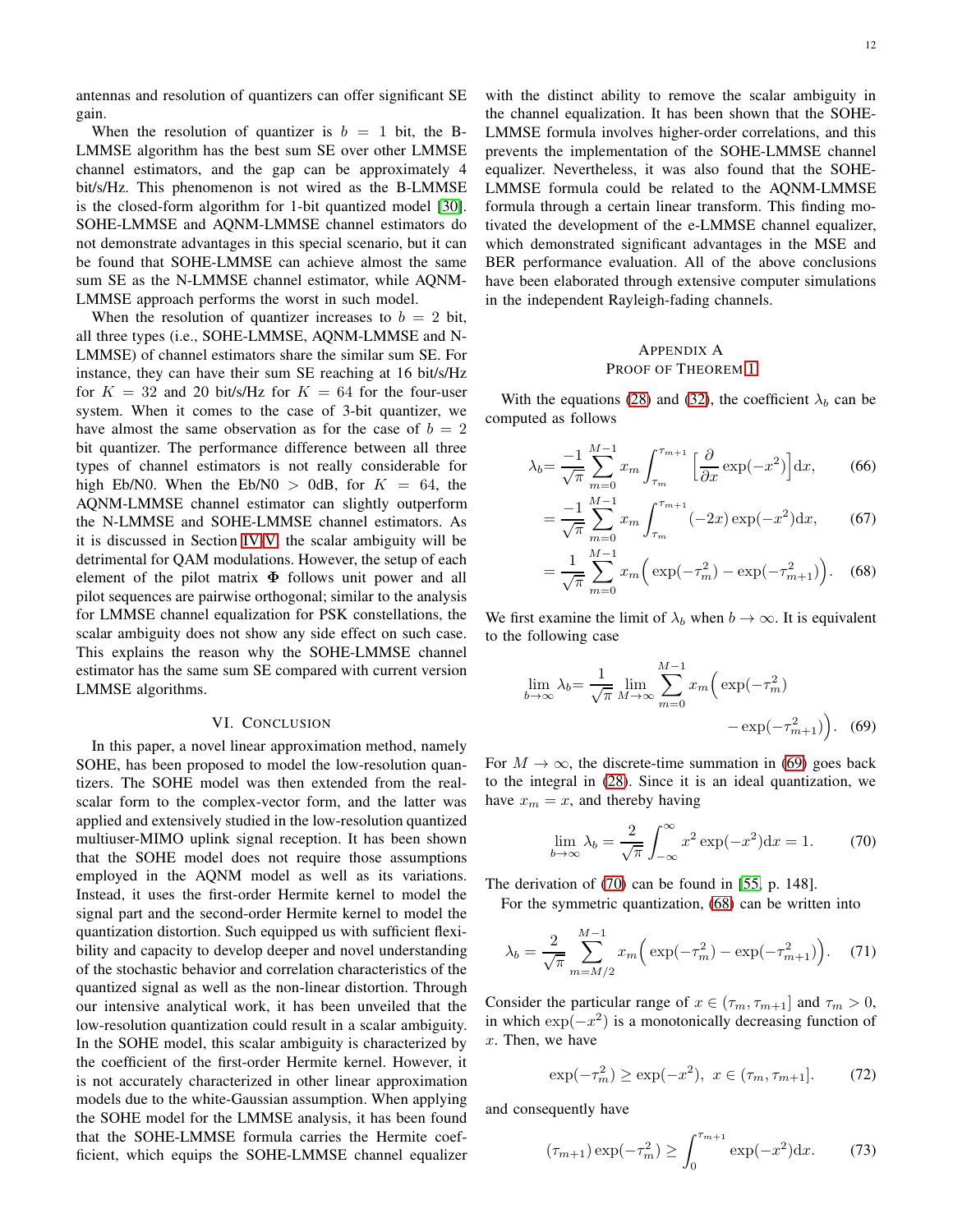Applying [\(34\)](#page-4-14) and [\(73\)](#page-11-5) into [\(71\)](#page-11-1) results in

$$
\lambda_b = \frac{2}{\sqrt{\pi}} \sum_{m=M/2}^{M-1} \tau_{m+1} \Big( \exp(-\tau_m^2) - \exp(-\tau_{m+1}^2) \Big), (74)
$$
  
\n
$$
\geq \frac{2}{\sqrt{\pi}} \sum_{m=M/2}^{M-1} \Big[ \int_0^{\tau_{m+1}} \exp(-x^2) dx - (\tau_{m+1}) \exp(-\tau_{m+1}^2) \Big], (75)
$$
  
\n
$$
\geq \frac{2}{\sqrt{\pi}} \int_0^\infty \exp(-x^2) dx = 1. (76)
$$

*Theorem [1](#page-3-10)* is therefore proved.

# <span id="page-12-0"></span>APPENDIX B PROOF OF THEOREM [2](#page-4-0)

With the quantization noise model [\(33\)](#page-3-12), the crosscorrelation between  $x$  and  $q_b$  can be computed by

$$
\mathbb{E}(xq_b) \approx \mathbb{E}(x(4\omega_2 x^2 - 2\omega_2)),\tag{77}
$$

$$
\approx 4\omega_2 \mathbb{E}(x^3) - 2\omega_2 \mathbb{E}(x). \tag{78}
$$

With the condition C1), [\(78\)](#page-12-2) is equivalent to

<span id="page-12-3"></span>
$$
\mathbb{E}(xq_b) \approx 4\omega_2 \mathbb{E}(x^3). \tag{79}
$$

When x is AWGN, the third-order term  $\mathbb{E}(x^3)$  in [\(79\)](#page-12-3) equals to 0 (see [\[55,](#page-15-4) p. 148]). This leads to the observation that  $\mathbb{E}(xq_b) = 0$  and then the first part of *Theorem* [2](#page-4-0) is therefore proved.

To prove the limit [\(36\)](#page-4-1), we first study the coefficient  $\omega_2$  in [\(33\)](#page-3-12). For  $b \to \infty$ ,  $\omega_2$  goes back to the formula specified in [\(28\)](#page-3-5). Then, we can compute  $\omega_2$  as follows

$$
\omega_2 = \frac{1}{8\sqrt{\pi}} \int_{-\infty}^{\infty} x \left[ \frac{\partial^2}{\partial x^2} \exp(-x^2) \right] dx,\tag{80}
$$

$$
= \frac{1}{8\sqrt{\pi}} \int_{-\infty}^{\infty} x \left[ (-2 + 4x^2) \exp(-x^2) \right] dx, \qquad (81)
$$

$$
= -\frac{1}{4\sqrt{\pi}} \int_{-\infty}^{\infty} x \exp(-x^2) dx
$$

$$
+ \frac{1}{2\sqrt{\pi}} \int_{-\infty}^{\infty} x^3 \exp(-x^2) dx. \quad (82)
$$

It is well known that (also see [\[55,](#page-15-4) p. 148])

$$
\int_{-\infty}^{\infty} x^l \exp(-x^2) dx = 0, \ l = 1, 3; \tag{83}
$$

and thus we can obtain  $\omega_2 = 0$  for the case of  $b \to \infty$ . Applying this result into [\(33\)](#page-3-12) leads to the conclusion in [\(36\)](#page-4-1).

# <span id="page-12-4"></span><span id="page-12-1"></span>APPENDIX C

PROOF OF *Corollary [2.2](#page-4-9)* With [\(39\)](#page-4-15), we can compute  $C_{qq}$  as follows

$$
C_{qq} = \mathbb{E}(\mathbf{q}_b \mathbf{q}_b^H),
$$
\n
$$
= 4\omega_2^2 \left( 4 \mathbb{E} \left( \Re(\mathbf{r})^2 + j \Im(\mathbf{r})^2 \right) \left( \Re(\mathbf{r})^2 - j \Im(\mathbf{r})^2 \right)^T - \frac{\triangleq C_{qq}^{(1)}}{2} \mathbb{E} \left( \left( \Re(\mathbf{r})^2 + j \Im(\mathbf{r})^2 \right) \otimes \mathbf{1}^T \right) - \frac{\triangleq C_{qq}^{(2)}}{2} \mathbb{E} \left( \mathbf{1} \otimes \left( \Re(\mathbf{r})^2 - j \Im(\mathbf{r})^2 \right)^T \right) + \mathbf{1} \otimes \mathbf{1}^T. \right)
$$
\n(85)

We start from  $\mathbf{C}_{qq}^{(2)}$  in [\(85\)](#page-12-4). Given the conditions C3) and C4), the proof in *Corollary [2.1](#page-4-8)* shows that r is asymptotically zero-mean complex Gaussian with the covariance to be approximately  $\sigma_r^2 \mathbf{I}$ .

$$
\mathbf{C}_{qq}^{(2)} = \left(\mathbb{E}\left(\Re(\mathbf{r})^2\right) + j\mathbb{E}\left(\Im(\mathbf{r})^2\right)\right) \otimes \mathbf{1}^T, \quad (86)
$$

$$
=\frac{\sigma_r^2}{2}(\mathbf{1}+j\mathbf{1})\otimes \mathbf{1}^T,
$$
\n(87)

<span id="page-12-2"></span>Analogously, the following result holds

$$
\mathbf{C}_{qq}^{(3)} = \frac{\sigma_r^2}{2} \mathbf{1} \otimes (\mathbf{1} - j\mathbf{1})^T.
$$
 (88)

Then, we can obtain

<span id="page-12-8"></span><span id="page-12-6"></span>
$$
2\left(\mathbf{C}_{qq}^{(2)} + \mathbf{C}_{qq}^{(3)}\right) = \sigma_r^2 \mathbf{1} \otimes \mathbf{1}^T.
$$
 (89)

Now, we come to the last term  $\mathbf{C}_{qq}^{(1)}$ , which can be computed as follows

$$
\mathbf{C}_{qq}^{(1)} = \mathbb{E}\left(\Re(\mathbf{r})^2 \Re(\mathbf{r}^T)^2\right) + \mathbb{E}\left(\Im(\mathbf{r})^2 \Im(\mathbf{r}^T)^2\right) + \nj\left(\mathbb{E}\left(\Im(\mathbf{r})^2 (\Re(\mathbf{r}^T)^2\right) - \mathbb{E}\left(\Re(\mathbf{r})^2 (\Im(\mathbf{r}^T)^2\right)\right). (90)
$$

Since  $\Re(\mathbf{r})$  and  $\Im(\mathbf{r})$  follow the identical distribution, we can easily justify

$$
\mathbb{E}\left(\Re(\mathbf{r})^2\Re(\mathbf{r}^T)^2\right) = \mathbb{E}\left(\Im(\mathbf{r})^2\Im(\mathbf{r}^T)^2\right),\tag{91}
$$

$$
\mathbb{E}\Big(\Im(\mathbf{r})^2(\Re(\mathbf{r}^T))^2\Big) = \mathbb{E}\Big(\Re(\mathbf{r})^2(\Im(\mathbf{r}^T))^2\Big). \tag{92}
$$

Applying [\(91\)](#page-12-5) into [\(90\)](#page-12-6) results in

<span id="page-12-7"></span><span id="page-12-5"></span>
$$
\mathbf{C}_{qq}^{(1)} = 2\mathbb{E}\left(\Re(\mathbf{r})^2\Re(\mathbf{r}^T)^2\right).
$$
 (93)

Plugging [\(93\)](#page-12-7) and [\(89\)](#page-12-8) into [\(85\)](#page-12-4) yields

<span id="page-12-11"></span>
$$
\mathbf{C}_{qq} = 4\omega_2^2 \left( 8\mathbb{E}\left( \Re(\mathbf{r})^2 \Re(\mathbf{r}^T)^2 \right) + (1 - \sigma_r^2)(\mathbf{1} \otimes \mathbf{1}^T) \right). \tag{94}
$$

It is not hard to derive (see [\[55,](#page-15-4) p. 148])

<span id="page-12-10"></span><span id="page-12-9"></span>
$$
\mathbb{E}\left(\Re(r_k)^4\right) = \frac{3\sigma_r^4}{4}.\tag{95}
$$

$$
\mathbb{E}\left(\Re(r_k)^2\Re(r_m)^2\right) = \mathbb{E}\left(\Re(r_k)^2\right)\mathbb{E}\left(\Re(r_m)^2\right), \forall k \neq m, (96)
$$

$$
= \frac{\sigma_r^4}{4}.
$$
 (97)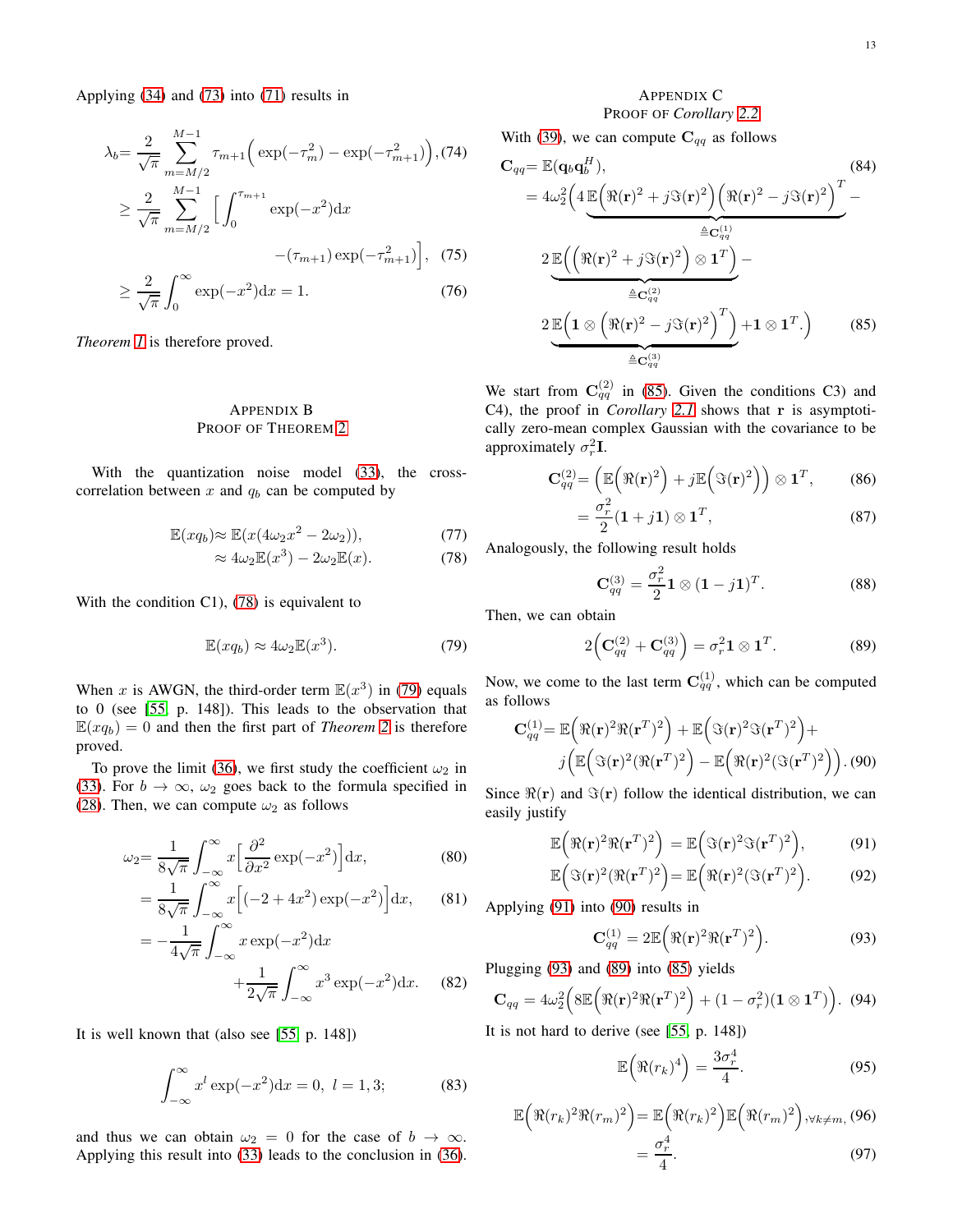Applying [\(95\)](#page-12-9) and [\(97\)](#page-12-10) into [\(93\)](#page-12-7) yields

<span id="page-13-3"></span>
$$
\mathbf{C}_{qq}^{(1)} = \frac{\sigma_r^4}{2} (2\mathbf{I} + \mathbf{1} \otimes \mathbf{1}^T). \tag{98}
$$

Further applying [\(98\)](#page-13-3) into [\(94\)](#page-12-11) yields the result [\(44\)](#page-4-13). *Corollary [2.2](#page-4-9)* is therefore proved.

# <span id="page-13-1"></span>APPENDIX D PROOF OF [\(49\)](#page-4-16)

Consider the element-wise cross-correlation between the  $m<sup>th</sup>$  element of  $q_b$  (denoted by  $q_m$ ) and the  $k<sup>th</sup>$  element of s, i.e.,

$$
\mathbb{E}\left(q_m s_k^*\right) = \mathbb{E}\left(\Re(s_k)\Re(q_m) + \Im(s_k)\Im(q_m)\right) +
$$

$$
j\mathbb{E}\left(\Re(s_k)\Im(q_m) - \Im(s_k)\Re(q_m)\right), \quad (99)
$$

$$
= 2\mathbb{E}\left(\Re(s_k)\Re(q_{k-1})\right) \quad (100)
$$

$$
=2\mathbb{E}\Big(\Re(s_k)\Re(q_m)\Big). \hspace{1cm} (100)
$$

Using [\(33\)](#page-3-12), we can obtain

$$
\mathbb{E}\Big(\Re(s_k)\Re(q_m)\Big) = \mathbb{E}\Big(\Re(s_k)(4\omega_2\Re(r_m)^2 - 2\omega_2)\Big),
$$
  
=  $4\omega_2\mathbb{E}\Big(\Re(s_k)\Re(r_m)^2\Big).$  (101)

The term  $\Re(r_m)$  can be represented by

<span id="page-13-4"></span>
$$
\Re(r_m) = \Re(s_k)\Re(h_{m,k}) + \gamma_m + \Re(v_m),\tag{102}
$$

where  $\gamma_m$  is the sum of all corresponding terms that are uncorrelated with  $\Re(s_k)$ , and  $h_{m,k}$  is the  $(m, k)$ <sup>th</sup> entry of H. Define  $\epsilon_m \triangleq \gamma_m + \Re(v_m)$ . We apply [\(102\)](#page-13-4) into [\(101\)](#page-13-5) and obtain

$$
\mathbb{E}\left(\Re(s_k)\Re(r_m)^2\right) = \Re(h_{m,k})^2 \mathbb{E}\left(\Re(s_k)^3\right) +
$$

$$
\underbrace{2\Re(h_{m,k})\mathbb{E}\left(\Re(s_k)^2\epsilon_m\right) + \mathbb{E}\left(\Re(s_k)\epsilon_m^2\right)}_{=0}.
$$
 (103)

Plugging [\(103\)](#page-13-6) into [\(101\)](#page-13-5) yields

$$
\mathbb{E}\Big(\Re(s_k)\Re(q_m)\Big) = 4\omega_2\Re(h_{m,k})^2\mathbb{E}\Big(\Re(s_k)^3\Big). \tag{104}
$$

The condition C4) ensures that the third-order central moments  $\mathbb{E}\left(\Re(s_k)^3\right) = 0$ . Hence, we can conclude  $\mathbb{E}\left(q_m s_k^*\right) =$  $0, \forall m, k$ . The result [\(49\)](#page-4-16) is therefore proved.

# <span id="page-13-2"></span>APPENDIX E ELABORATIVE EXPLANATION OF THE PHENOMENON OF CONSTRUCTIVE NOISE

As response to the review comment, we find it important to elaborate the phenomenon of constructive noise in the lowresolution signal detection. To better explain the phenomenon, we consider the case where two different information-bearing symbol blocks termed  $\mathbf{s}^{(1)}$  and  $\mathbf{s}^{(2)}$ ,  $\mathbf{s}^{(1)} \neq \mathbf{s}^{(2)}$ , are transmitted to the receiver separately. In the case of very high SNR or perhaps more extremely the noiseless case, their corresponding received blocks can be expressed by

$$
\mathbf{r}^{(1)} = \mathbf{H}\mathbf{s}^{(1)}, \ \mathbf{r}^{(2)} = \mathbf{H}\mathbf{s}^{(2)}, \tag{105}
$$

where the noise  $v$  is omitted for now because it is negligibly small. In this linear system, there exists a perfect bijection

between s and r and we have  $r^{(1)} \neq r^{(2)}$ . For this reason, the receiver can reconstruct the information-bearing symbol block from r without error. The noise will only introduce the detrimental impact to the signal detection. However, such is not the case for the system with low-resolution ADC.

To make the concept easy to access, we consider the special case of 1-bit ADC, the output of which is

$$
\mathbf{y}^{(1)} = Q_b(\mathbf{H}\mathbf{s}^{(1)}), \ \mathbf{y}^{(2)} = Q_b(\mathbf{H}\mathbf{s}^{(2)}).
$$
 (106)

The nonlinear function  $Q_b(\cdot)$  can destroy the input-output bijection as hold in the linear system. Here, we use a simple numerical example to explain the phenomenon. To fulfill the condition  $\mathbf{s}^{(1)} \neq \mathbf{s}^{(2)}$ , we let  $\mathbf{s}^{(1)} = [-1 + 3j, 3 - j]^T$  and  $\mathbf{s}^{(2)} = [-3+1j, 1-3j]^T$ . Moreover, to simply our discussion, we let  $\mathbf{H} = [\mathbf{I}_{2\times2}, \mathbf{I}_{2\times2}]^T$ . Then, the output of the 1-bit ADC is given by

$$
\mathbf{y}^{(1)} = \mathbf{y}^{(2)} = [-1+j, 1-j, -1+j, 1-j]^T.
$$
 (107)

In the probability domain, we have

$$
Pr(\mathbf{y}^{(1)} \neq \mathbf{y}^{(2)} | \mathbf{H}, \mathbf{x}^{(1)}, \mathbf{x}^{(2)}) = 0.
$$
 (108)

<span id="page-13-5"></span>It means that there is no bijection between y and s in this case; and for this reason, the receiver is not able to successfully reconstruct s from y even in the noiseless case.

Now, we increase the noise power (or equivalently reduce the SNR). Due to the increased randomness, we understand that a positive-amplitude signal can become a negativeamplitude signal. Denote s to be a real scalar drawn from the discrete finite-set  $\{-3, -1, 1, 3\}$  and v the Gaussian noise. It is trivial to have

$$
\Pr(s + v > 0 | s = -1) > \Pr(s + v > 0 | s = -3). \tag{109}
$$

<span id="page-13-6"></span>As shown in [\[14\]](#page-14-9), with the decrease of SNR from a large value (e.g., the noiseless case), the difference between these two probabilities will quickly increase at the beginning, and then converge to a certain non-zero value. It means that the noise helps to discriminate the ADC output  $y^{(1)}$  and  $y^{(2)}$ , i.e.,

<span id="page-13-7"></span>
$$
Pr(\mathbf{y}^{(1)} \neq \mathbf{y}^{(2)} | \mathbf{H}, \mathbf{x}^{(1)}, \mathbf{x}^{(2)}) \neq 0,
$$
 (110)

and the probability increases with the decrease of SNR, and this helps the signal detectability [\[54\]](#page-15-3). Since the probability converges to a certain value at some SNR, further reducing the SNR will not improve the signal detectability but will only degrade the detection performance. For the general case, the converged probability of [\(110\)](#page-13-7) can be found in [\[14\]](#page-14-9), i.e.,

$$
\Pr(\mathbf{y}^{(1)} = \mathbf{y}^{(2)} | \mathbf{s}^{(1)} \neq \mathbf{s}^{(2)}) = \frac{(\mathcal{L}^N)(\mathcal{L}^N - 1)}{2^{(2K+1)}},\qquad(111)
$$

where  $\mathcal L$  is the modulation order. Finally, when the resolution of the quantizer increases, the communication system becomes closer to linear, for which the noise becomes less constructive.

#### **REFERENCES**

<span id="page-13-0"></span>[1] F. Rusek, D. Persson, B. K. Lau, E. G. Larsson, T. L. Marzetta, O. Edfors, and F. Tufvesson, "Scaling up MIMO: Opportunities and challenges with very large arrays," *IEEE Signal Process. Mag.*, vol. 30, no. 1, pp. 40–60, Dec. 2013.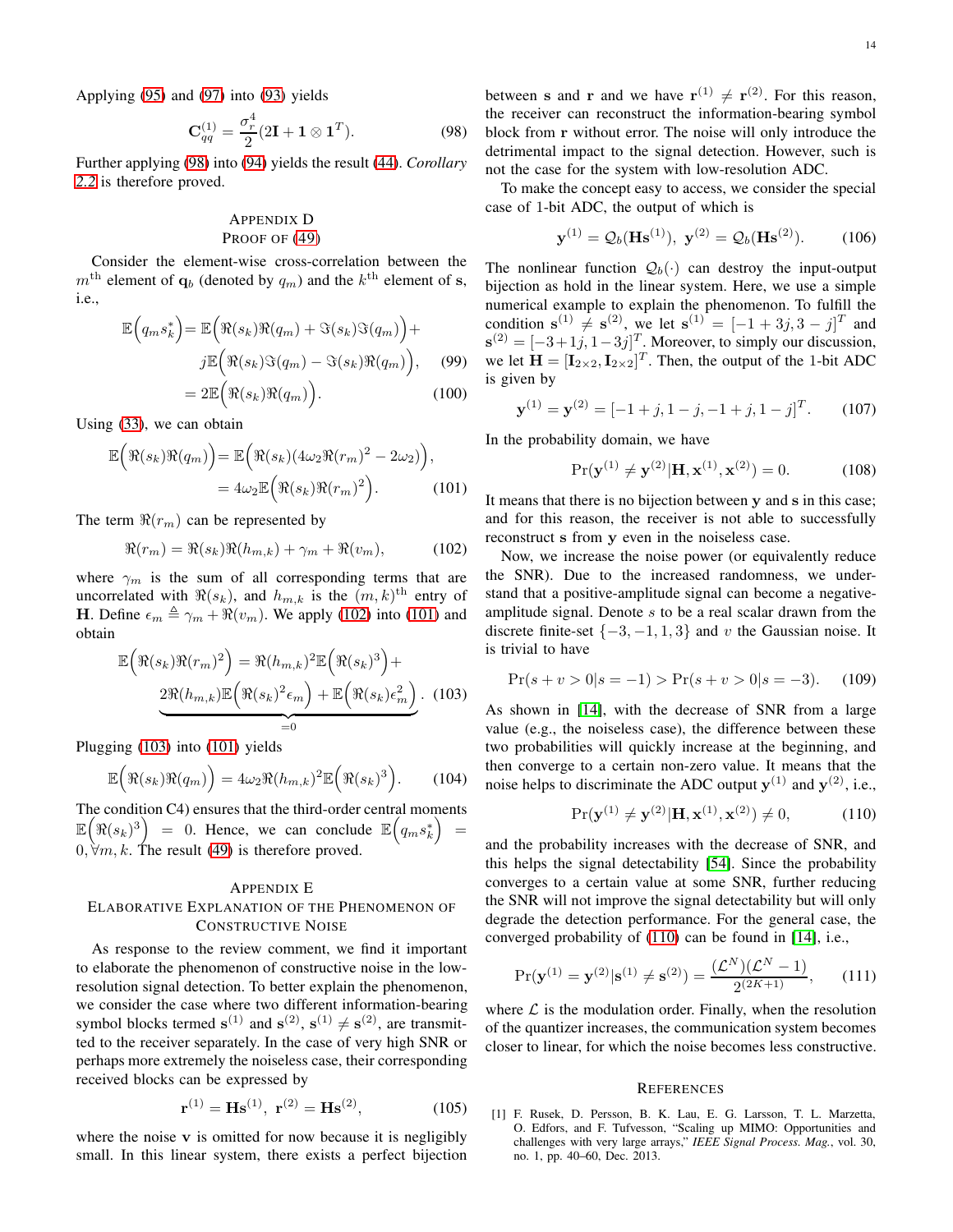- <span id="page-14-0"></span>[2] X. Zhang, A. Molisch, and S.-Y. Kung, "Variable-phase-shift-based RFbaseband codesign for MIMO antenna selection," *IEEE Trans. Signal Process.*, vol. 53, no. 11, pp. 4091–4103, Nov. 2005.
- <span id="page-14-1"></span>[3] H. Q. Ngo, E. G. Larsson, and T. L. Marzetta, "Energy and spectral efficiency of very large multiuser MIMO systems," *IEEE Trans. Commun.*, vol. 61, no. 4, pp. 1436–1449, Apr. 2013.
- <span id="page-14-2"></span>[4] R. H. Walden, "Analog-to-digital converter survey and analysis," *IEEE J. Sel. Areas Commun.*, vol. 17, no. 4, pp. 539–550, Apr. 1999.
- <span id="page-14-3"></span>[5] J. Singh, O. Dabeer, and U. Madhow, "On the limits of communication with low-precision analog-to-digital conversion at the receiver," *IEEE Trans. Commun.*, vol. 57, no. 12, pp. 3629–3639, Dec. 2009.
- [6] C. Risi, D. Persson, and E. G. Larsson, "Massive MIMO with 1-bit ADC," *CoRR*, vol. abs/1404.7736, 2014. [Online]. Available: <http://arxiv.org/abs/1404.7736>
- <span id="page-14-4"></span>[7] E. Björnson, J. Hoydis, M. Kountouris, and M. Debbah, "Massive MIMO systems with non-ideal hardware: Energy efficiency, estimation, and capacity limits," *IEEE Trans. Inf. Theory*, vol. 60, no. 11, pp. 7112– 7139, Nov. 2014.
- <span id="page-14-31"></span>[8] X. Zhang, M. Matthaiou, M. Coldrey, and E. Björnson, "Impact of residual transmit RF impairments on training-based MIMO systems,' *IEEE Trans. Commun.*, vol. 63, no. 8, pp. 2899–2911, Aug. 2015.
- <span id="page-14-5"></span>[9] E. Björnson, M. Matthaiou, and M. Debbah, "Massive MIMO with nonideal arbitrary arrays: Hardware scaling laws and circuit-aware design," *IEEE Trans. Wireless Commun.*, vol. 14, no. 8, pp. 4353–4368, Aug. 2015.
- <span id="page-14-6"></span>[10] S. Wang, Y. Li, and J. Wang, "Multiuser detection in massive spatial modulation MIMO with low-resolution ADCs," *IEEE Trans. Wireless Commun.*, vol. 14, no. 4, pp. 2156–2168, Apr. 2015.
- [11] J. Choi, D. J. Love, D. R. Brown, and M. Boutin, "Quantized distributed reception for MIMO wireless systems using spatial multiplexing," *IEEE Trans. Signal Process.*, vol. 63, no. 13, pp. 3537–3548, Jul. 2015.
- <span id="page-14-7"></span>[12] M. Shao and W.-K. Ma, "Binary MIMO detection via homotopy optimization and its deep adaptation," *IEEE Trans. Signal Process.*, vol. 69, pp. 781–796, Feb. 2021.
- <span id="page-14-8"></span>[13] A. Mezghani, M. Khoufi, and J. A. Nossek, "Maximum likelihood detection for quantized MIMO systems," in *Proc. Int. ITG Workshop Smart Antennas*, Feb. 2008, pp. 278–284.
- <span id="page-14-9"></span>[14] L. Liu, Y. Ma, and R. Tafazolli, "MIMO or SIMO for wireless communications with binary-array receivers," in *Proc. IEEE Int. Conf. Commun. Workshop (ICCW)*, Jun. 2020, pp. 1–6.
- <span id="page-14-10"></span>[15] J. Choi, J. Mo, and R. W. Heath, "Near maximum-likelihood detector and channel estimator for uplink multiuser massive MIMO systems with one-bit ADCs," *IEEE Trans. Commun.*, vol. 64, no. 5, pp. 2005–2018, May 2016.
- [16] S. Hong, S. Kim, and N. Lee, "A weighted minimum distance decoding for uplink multiuser MIMO systems with low-resolution ADCs," *IEEE Trans. Commun.*, vol. 66, no. 5, pp. 1912–1924, May 2018.
- <span id="page-14-11"></span>[17] Y. Jeon, N. Lee, S. Hong, and R. W. Heath, "One-bit sphere decoding for uplink massive MIMO systems with one-bit ADCs," *IEEE Trans. Wireless Commun.*, vol. 17, no. 7, pp. 4509–4521, Jul. 2018.
- <span id="page-14-12"></span>[18] C. Wen, C. Wang, S. Jin, K. Wong, and P. Ting, "Bayes-optimal joint channel-and-data estimation for massive MIMO with low-precision ADCs," *IEEE Trans. Signal Process.*, vol. 64, no. 10, pp. 2541–2556, May 2016.
- [19] J. T. Parker and P. Schniter, "Parametric bilinear generalized approximate message passing," *IEEE J. Sel Topics Signal Process.*, vol. 10, no. 4, pp. 795–808, Jun. 2016.
- <span id="page-14-13"></span>[20] Z. Zhang, X. Cai, C. Li, C. Zhong, and H. Dai, "One-bit quantized massive MIMO detection based on variational approximate message passing," *IEEE Trans. Signal Process.*, vol. 66, no. 9, pp. 2358–2373, May 2018.
- <span id="page-14-14"></span>[21] A. Mezghani, M. Rouatbi, and J. A. Nossek, "A modified MMSE receiver for quantized MIMO systems," in *Proc. Int. ITG Workshop Smart Antennas*, Feb. 2007, pp. 1–5.
- <span id="page-14-15"></span>[22] L. Fan, S. Jin, C. Wen, and H. Zhang, "Uplink achievable rate for massive MIMO systems with low-resolution ADC," *IEEE Commun. Lett.*, vol. 19, no. 12, pp. 2186–2189, Dec. 2015.
- [23] O. Orhan, E. Erkip, and S. Rangan, "Low power analog-to-digital conversion in millimeter wave systems: Impact of resolution and bandwidth on performance," in *Proc. IEEE Inf. Theory Appl. Workshop (ITAW)*, Dec. 2015, pp. 191–198.
- <span id="page-14-26"></span>[24] J. Mo, A. Alkhateeb, S. Abu-Surra, and R. W. Heath, "Hybrid architectures with few-bit ADC receivers: Achievable rates and energy-rate tradeoffs," *IEEE Trans. Wireless Commun.*, vol. 16, no. 4, pp. 2274– 2287, Apr. 2017.
- [25] Y. Dong and L. Qiu, "Spectral efficiency of massive MIMO systems with low-resolution ADCs and MMSE receiver," *IEEE Commun. Lett*, vol. 21, no. 8, pp. 1771–1774, Aug. 2017.
- <span id="page-14-16"></span>[26] J. Zhang, L. Dai, S. Sun, and Z. Wang, "On the spectral efficiency of massive MIMO systems with low-resolution ADCs," *IEEE Commun. Lett.*, vol. 20, no. 5, pp. 842–845, May 2016.
- <span id="page-14-17"></span>[27] A. Mezghani and J. Nossek, "Capacity lower bound of MIMO channels with output quantization and correlated noise," in *Proc. IEEE Int. Symp. Inf. Theory (ISIT)*, Jul. 2012.
- <span id="page-14-21"></span>[28] J. J. Bussgang, "Crosscorrelation functions of amplitude-distorted Gaussian signals," *Res. Lab. Electron., Massachusetts Inst. Techno., Cambridge, MA, USA, Tech. Rep. 216*, Mar. 1952.
- <span id="page-14-18"></span>[29] L. V. Nguyen and D. H. N. Nguyen, "Linear receivers for massive MIMO systems with one-bit ADCs," 2019. [Online]. Available: <https://arxiv.org/abs/1907.06664.>
- <span id="page-14-40"></span>[30] Y. Li, C. Tao, G. Seco-Granados, A. Mezghani, A. L. Swindlehurst, and L. Liu, "Channel estimation and performance analysis of one-bit massive MIMO systems," *IEEE Trans. Signal Process.*, vol. 65, no. 15, pp. 4075–4089, Aug. 2017.
- <span id="page-14-19"></span>[31] S. Jacobsson, G. Durisi, M. Coldrey, U. Gustavsson, and C. Studer, "Throughput analysis of massive MIMO uplink with low-resolution ADCs," *IEEE Trans. Wireless Commun.*, vol. 16, no. 6, pp. 4038–4051, Jun. 2017.
- <span id="page-14-20"></span>[32] J. Zhang, L. Dai, X. Li, Y. Liu, and L. Hanzo, "On low-resolution ADCs in practical 5G millimeter-wave massive MIMO systems," *IEEE Commun. Mag.*, vol. 56, no. 7, pp. 205–211, Jul. 2018.
- <span id="page-14-22"></span>[33] D. Tse and P. Viswanath, *Fundamentals of Wireless Communication*. USA: Cambridge University Press, 2005.
- <span id="page-14-23"></span>[34] S. Gayan, R. Senanayake, H. Inaltekin, and J. Evans, "Low-resolution quantization in phase modulated systems: Optimum detectors and error rate analysis," *IEEE Open J. Commun. Society*, vol. 1, pp. 1000–1021, Aug. 2020.
- <span id="page-14-24"></span>[35] S. Jacobsson, G. Durisi, M. Coldrey, U. Gustavsson, and C. Studer, "One-bit massive MIMO: Channel estimation and high-order modulations," in *Proc. IEEE Int. Conf. Commun. Workshop (ICCW)*, Jun. 2015, pp. 1304–1309.
- <span id="page-14-27"></span><span id="page-14-25"></span>[36] J. Proakis, *Digital Communications. 5th Edition*. McGraw Hill, 2007.
- [37] S. Krone and G. Fettweis, "Fading channels with 1-bit output quantization: Optimal modulation, ergodic capacity and outage probability," in *Proc. IEEE Inf. Theory Workshop (ITW)*, 2010, pp. 1–5.
- [38] H. He, C. Wen, and S. Jin, "Bayesian optimal data detector for hybrid mmWave MIMO-OFDM systems with low-resolution ADCs," *IEEE J. Sel. Topics Signal Process.*, vol. 12, no. 3, pp. 469–483, Jun. 2018.
- [39] Y. Jeon, H. Do, S. Hong, and N. Lee, "Soft-output detection methods for sparse millimeter-Wave MIMO systems with low-precision ADCs," *IEEE Trans. Commun.*, vol. 67, no. 4, pp. 2822–2836, Apr. 2019.
- <span id="page-14-28"></span>[40] J. Mo and R. W. Heath, "Capacity analysis of one-bit quantized MIMO systems with transmitter channel state information," *IEEE Trans. Signal Process.*, vol. 63, no. 20, pp. 5498–5512, Oct. 2015.
- <span id="page-14-29"></span>[41] O. Dabeer and U. Madhow, "Channel estimation with low-precision analog-to-digital conversion," in *Proc. IEEE Int. Conf. Commun. (ICC)*, Jun. 2010, pp. 1–6.
- <span id="page-14-30"></span>[42] T. M. Lok and V. K.-W. Wei, "Channel estimation with quantized observations," in *Proc. IEEE Int. Symp. Inf. Theory (ISIT)*, Aug. 1998, p. 333.
- <span id="page-14-32"></span>[43] J. Max, "Quantizing for minimum distortion," *IRE Trans. Inf. Theory*, vol. 6, no. 1, pp. 7–12, Mar. 1960.
- <span id="page-14-33"></span>[44] J. Khoury, "On the design of constant settling time AGC circuits," *IEEE Trans. Circuits Syst. II: Analog Digit. Signal Process.*, vol. 45, no. 3, pp. 283–294, Mar. 1998.
- <span id="page-14-34"></span>[45] J. Ohlson, "Exact dynamics of automatic gain control," *IEEE Trans. Commun.*, vol. 22, no. 1, pp. 72–75, Jan. 1974.
- <span id="page-14-35"></span>[46] L. Liu, S. Xue, Y. Ma, N. Yi, and R. Tafazolli, "On the design of quantization functions for uplink massive MIMO with low-resolution ADCs," in *Proc. IEEE Veh. Techno. Conf. (VTC-Spring)*, Apr. 2021, pp.  $1 - 5$ .
- <span id="page-14-36"></span>[47] A. D. Poularikas, *Handbook of Formulas and Tables for Signal Processing*, ser. Electron. Eng. Handbook. Springer Berlin Heidelberg, 1998.
- <span id="page-14-37"></span>[48] J.-B. Martens, "The Hermite transform-theory," *IEEE Trans. Acoust., Speech, Signal Process.*, vol. 38, no. 9, pp. 1595–1606, Sep. 1990.
- <span id="page-14-38"></span>[49] C. Studer and G. Durisi, "Quantized massive MU-MIMO-OFDM uplink," *IEEE Trans. Commun.*, vol. 64, no. 6, pp. 2387–2399, Jun. 2016.
- <span id="page-14-39"></span>[50] S. Wang, Y. Li, J. Wang, and X. Xu, "Multiuser detection in massive spatial modulation (SM-) MIMO with low-resolution ADCs," in *Proc. IEEE Global Commun. Conf. (GLOBECOM)*, Dec. 2014, pp. 3273– 3278.